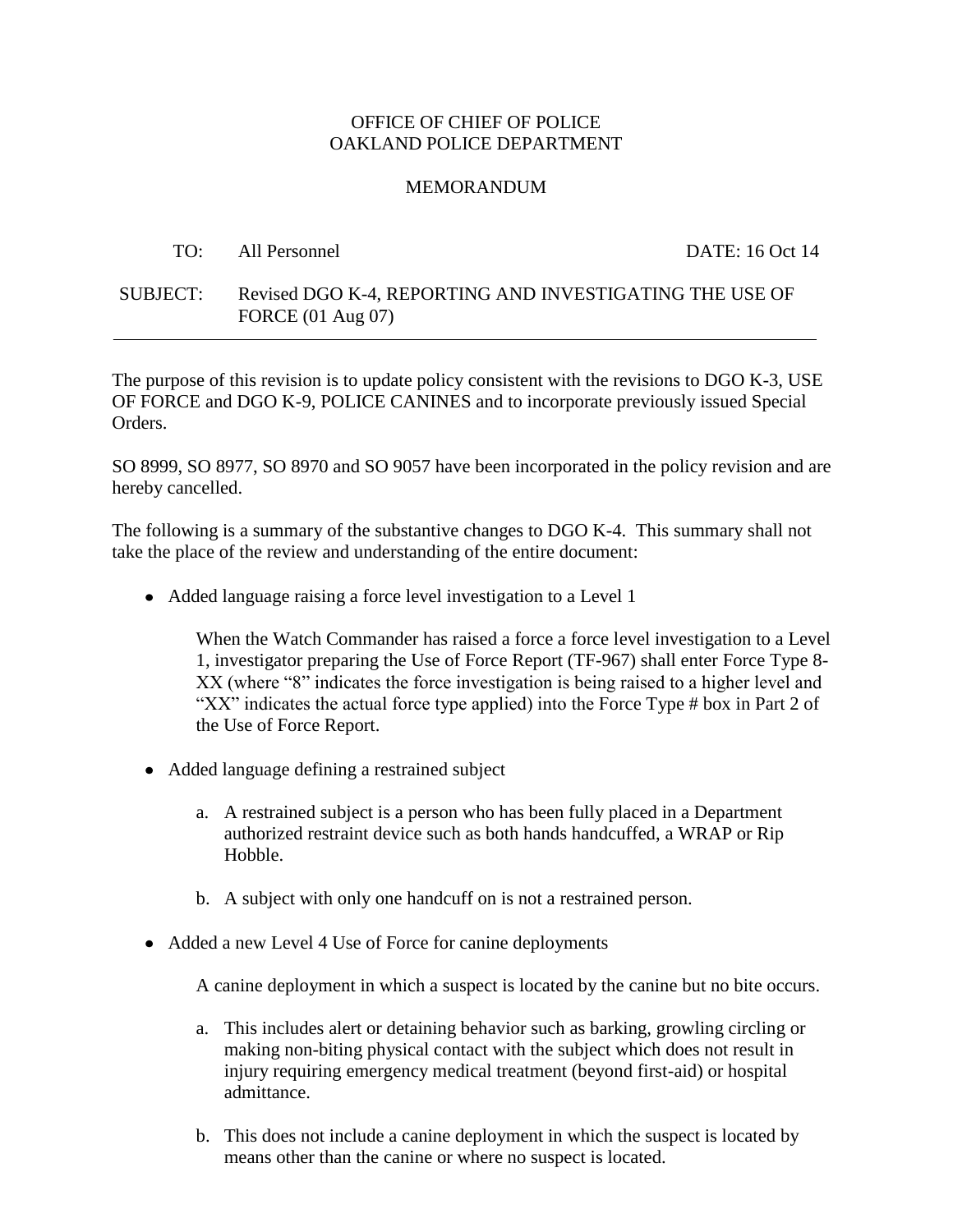• Added language for the minimal information required in the appropriate report when a member or employee has a use of force

Articulation of the reasonableness of the force

• Added requirement for transportation to a medical facility for evaluation-

Any strike to the head with an impact weapon-

Personnel shall acknowledge receipt, review, and understanding of this directive in accordance with the provisions of DGO A-1, DEPARTMENTAL PUBLICATIONS.

By order of

Se crub

Sean Whent-

Chief of Police Date Signed: \_-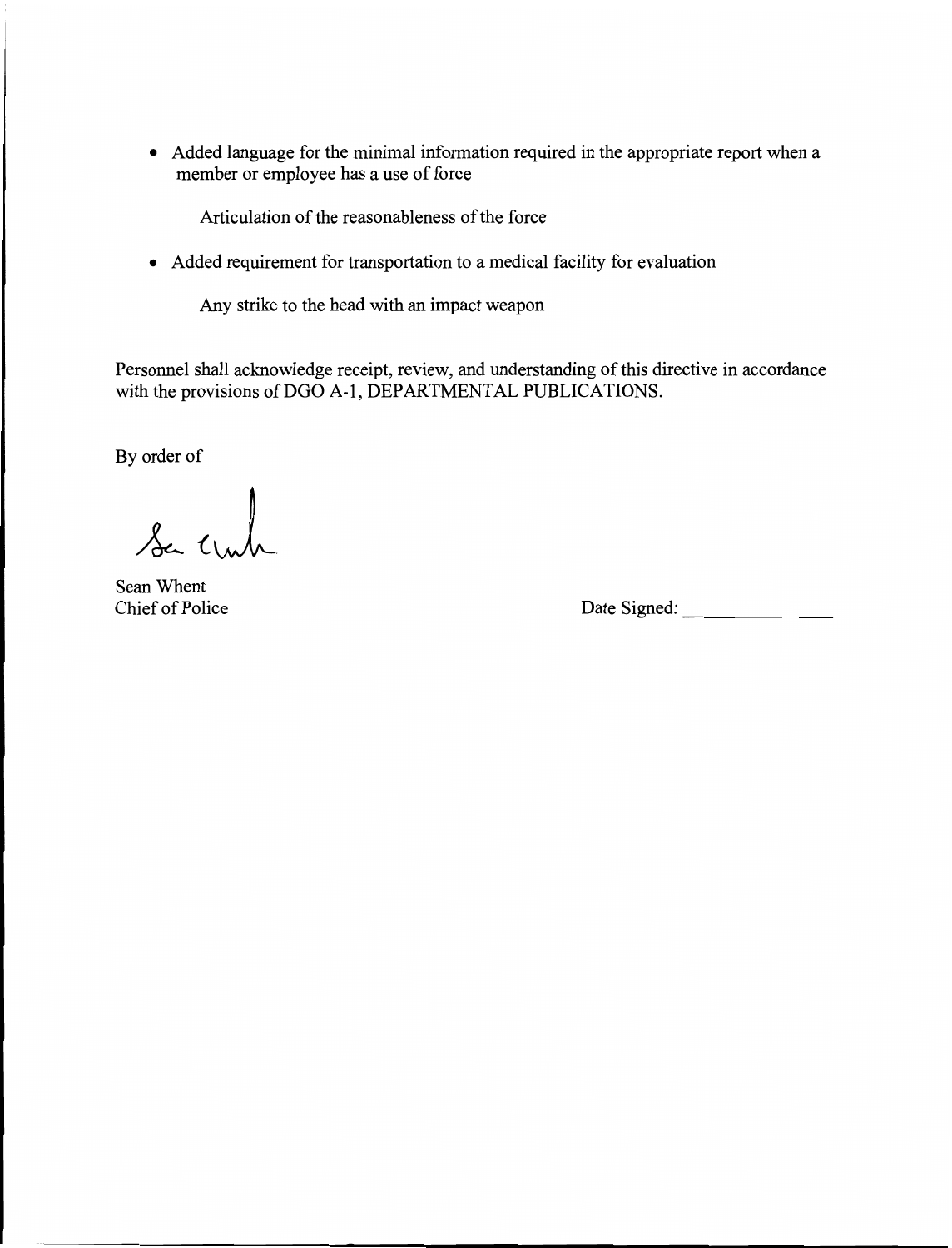

DEPARTMENTAL GENERAL ORDER

K-4

Index as:

Reporting and Investigating the Use of Force

Effective Date 16 Oct 14

Evaluation Coordinator: BFO Commander:

Evaluation Due Date: 16 Apr 15

Automatic Revision Cycle: 3 Years

# **REPORTING AND INVESTIGATING THE USE OF FORCE**

## **TABLE OF CONTENTS**

| I.                     |                  |                                                           |  |
|------------------------|------------------|-----------------------------------------------------------|--|
| II.                    |                  |                                                           |  |
|                        | A.               |                                                           |  |
|                        | <b>B.</b>        |                                                           |  |
|                        | $C_{\cdot}$      |                                                           |  |
|                        | D.               |                                                           |  |
| III.                   |                  |                                                           |  |
|                        | A.               |                                                           |  |
|                        | B                |                                                           |  |
|                        | $\overline{C}$ . |                                                           |  |
|                        | D.               |                                                           |  |
|                        | Ε.               |                                                           |  |
| IV.                    |                  |                                                           |  |
|                        | A.               |                                                           |  |
|                        | $\mathbf{B}$ .   |                                                           |  |
|                        | $C_{\cdot}$      |                                                           |  |
|                        | D.               | Watch Commander or Incident Commander Responsibilities 18 |  |
| $\mathbf{V}_{\bullet}$ |                  |                                                           |  |
|                        | $\mathsf{A}$ .   |                                                           |  |
|                        | <b>B.</b>        |                                                           |  |
| VI.                    |                  |                                                           |  |
|                        | A.               |                                                           |  |
|                        | <b>B.</b>        |                                                           |  |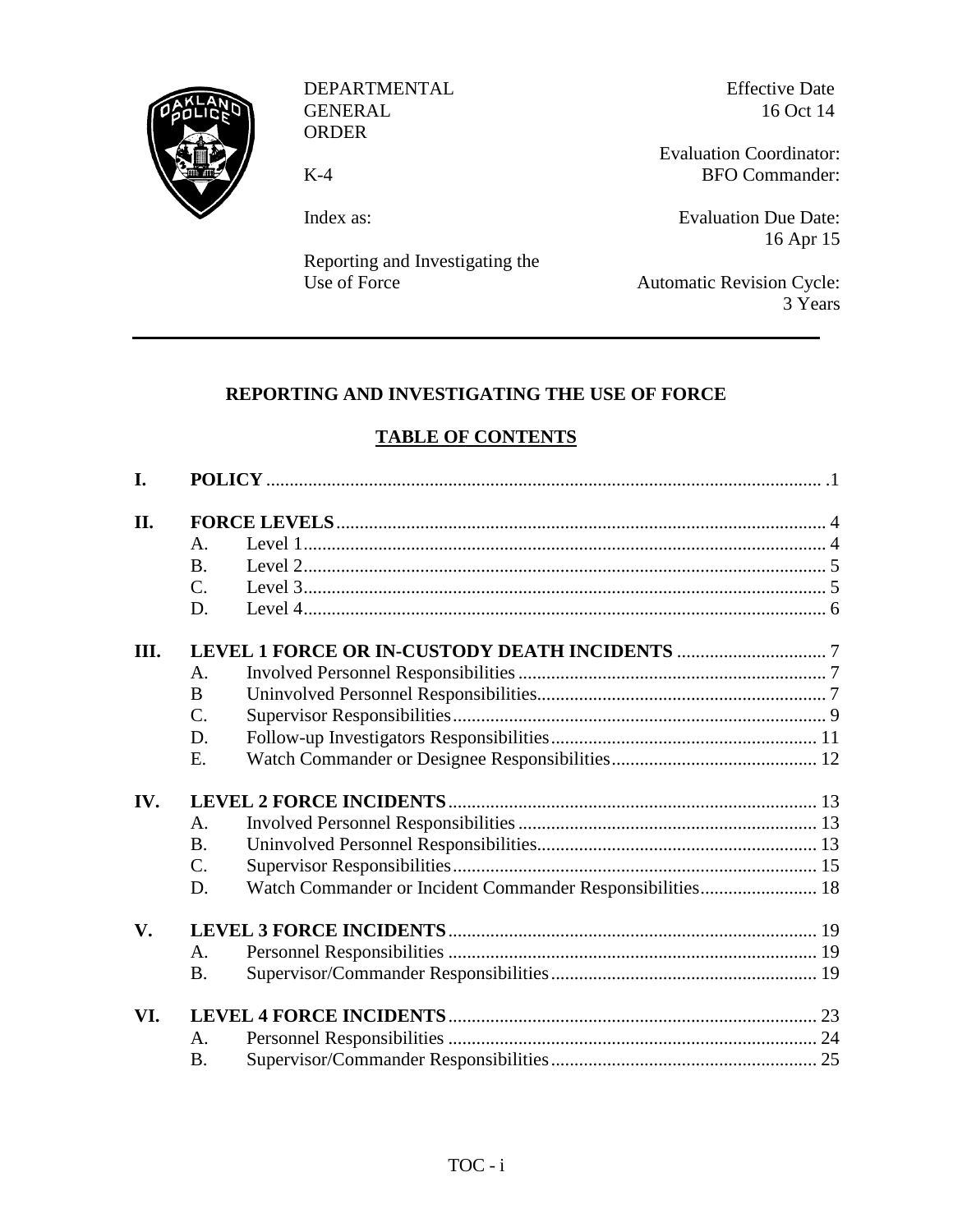DEPARTMENTAL GENERAL ORDER OAKLAND POLICE DEPARTMENT

|     | VII. LEVEL 1 FORCE INCIDENTS INVOLVING AN OUTSIDE AGENCY  26 |  |  |
|-----|--------------------------------------------------------------|--|--|
|     | A.                                                           |  |  |
|     | <b>B</b> .                                                   |  |  |
|     |                                                              |  |  |
|     |                                                              |  |  |
|     |                                                              |  |  |
|     |                                                              |  |  |
|     | D.                                                           |  |  |
| IX. |                                                              |  |  |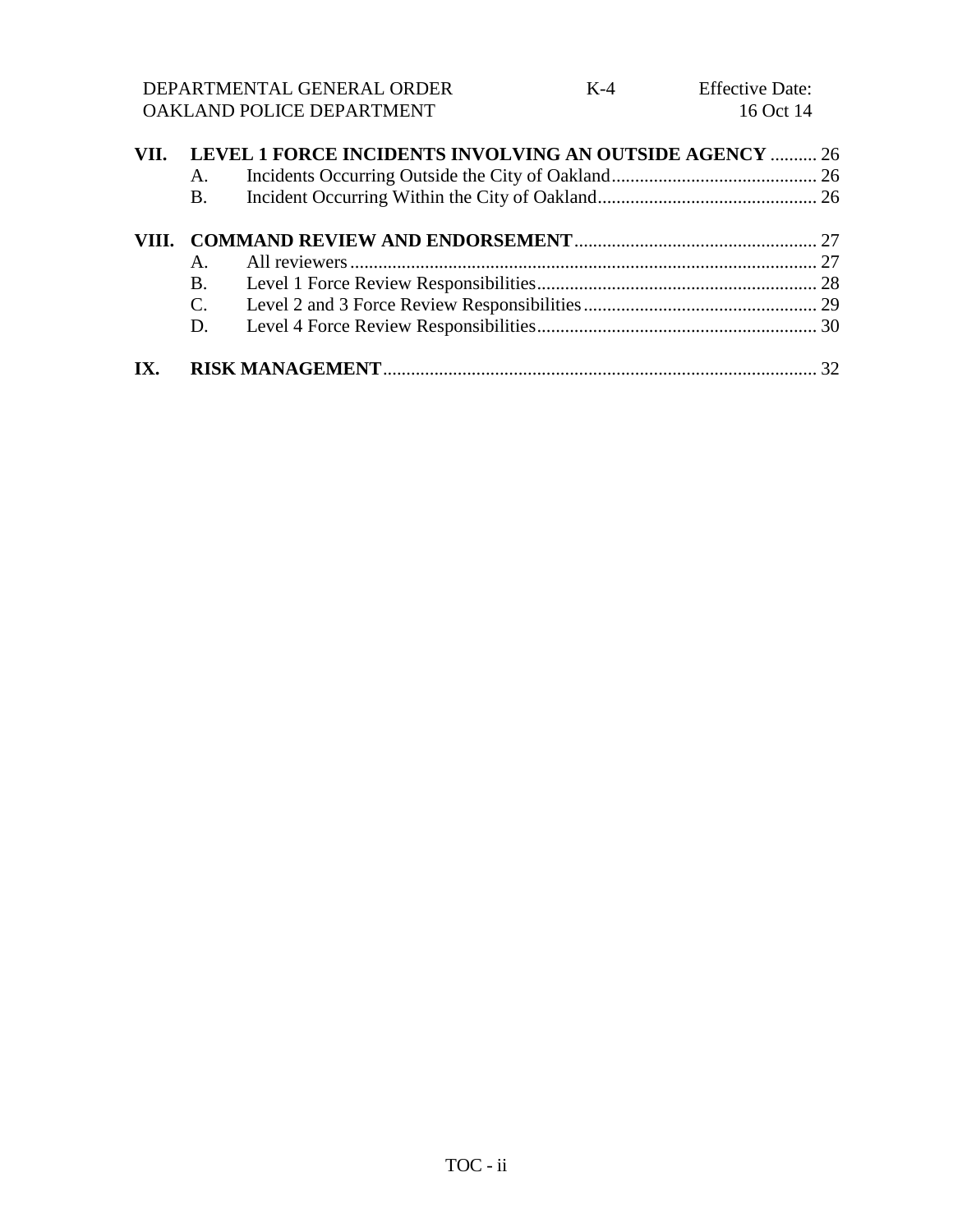

DEPARTMENTAL GENERAL ORDER

K-4

Effective Date 16 Oct 14

Index as:

Reporting and Investigating the Use of Force

Evaluation Coordinator: BFO Commander:

Evaluation Due Date: 16 Apr 15

Automatic Revision Cycle: 3 Years

## **REPORTING AND INVESTIGATING THE USE OF FORCE**

The purpose of this order is to set forth Departmental policy and procedures for reporting, investigating, reviewing, and managing use of force incidents involving Departmental personnel.

## **I. POLICY**

- <span id="page-4-0"></span>A. Commanders, investigators and supervisors shall complete a Department approved training course for the Departmental use of force policy (DGO K-3) and reporting and investigating use of force incidents (DGO K-4) prior to conducting any use of force investigation. The training course shall include provisions of the Public Safety Officers' Procedural Bill of Rights (POBR), Departmental General Order (DGO) M-3, RECEIVING AND PROCESSING COMPLAINTS AGAINST DEPARTMENT PERSONNEL OR PROCEDURES and DGO M-4.1, CRIMINAL INVESTIGATIONS INVOLVING ACTIVE LAW ENFORCEMENT, OR A MEMBER OR EMPLOYEE OF THE DEPARTMENT.
- B. Personnel shall notify his/her supervisor immediately or as soon as practical, of any use of force, allegation of a use of force, or an allegation of unreasonable force.
	- 1. When notified of a Level 1, 2, or 3 use of force, the supervisor or commander shall respond to the scene and conduct the appropriate force investigation.
	- 2. When notified of an allegation of a use of force and the member/employee denies using force, the supervisor or commander shall respond to the scene and conduct a preliminary investigation into the use of force allegation.
	- 3. When a subject who has incurred an injury requiring more than basic first-aid **and** the injury did not occur as a result of a member's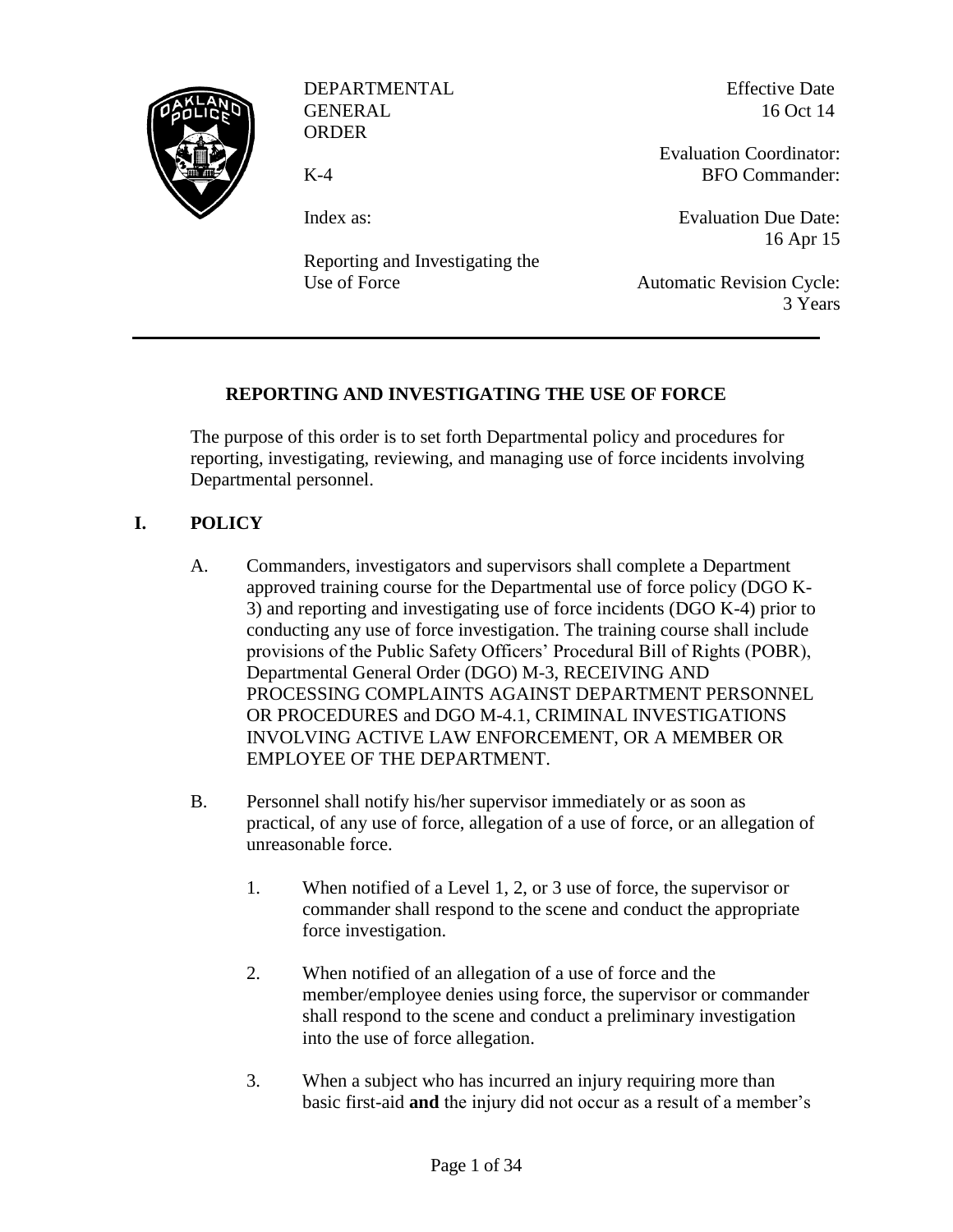use of force (e.g. suspect attempts to flee and injures themselves during a fall or suspect intentionally bangs their head while in the back seat of a police vehicle) **and** there is no allegation of force by the subject; or

- 4. When there is a discharge at an object (e.g., street light, alarm box, door lock or vehicle tire) by a member to accomplish a tactical police purpose that does not result in injury.
- C. If any force investigation indicates misconduct, the supervisor or commander shall conduct, at a minimum, a Level 2 force investigation and additionally initiate an internal investigation in accordance with the provisions of DGO M-3. Document the date the IAD was notified in the Use of Force Report (TF-967).
- D. If any force investigation indicates criminal misconduct, the supervisor or commander shall conduct, at a minimum, a Level 2 force investigation and additionally make the proper notifications in accordance with the provisions of DGO M-4.1. Document the date the CID was notified in the Use of Force Report.
- E. Personnel shall request medical service without delay when a subject has visible injuries or the subject has a complaint of injury.
- F. Supervisors and commanders shall be held accountable for the timely, accurate, and thorough documentation of all use of force incidents.
- G. Reports shall not contain "boilerplate" or "pat" language (e.g., "furtive movement" or "fighting stance," etc.) without descriptive or explanatory details of the action."
- H. Supervisors and commanders have the discretion, except as indicated in Part II, B, 7, to elevate any level of force investigation in order to conduct a more thorough investigation of the incident. The Watch Commander shall approve elevating a force investigation to a Level 1.
	- 1. Raising to Level 2 Use of Force

l

When raising a force level investigation to a Level 2, the supervisor or commander preparing the Use of Force Report (TF-967) shall enter Force Type 15-XX (where "15" indicates the force investigation is being raised to a higher level and "XX" indicates the actual force type applied) into the Force Type # box in Part 2 of the Use of Force Report.<sup>1</sup>

The Force Type code must be reported in this specific order in the Force Type box to ensure proper entry into iPAS.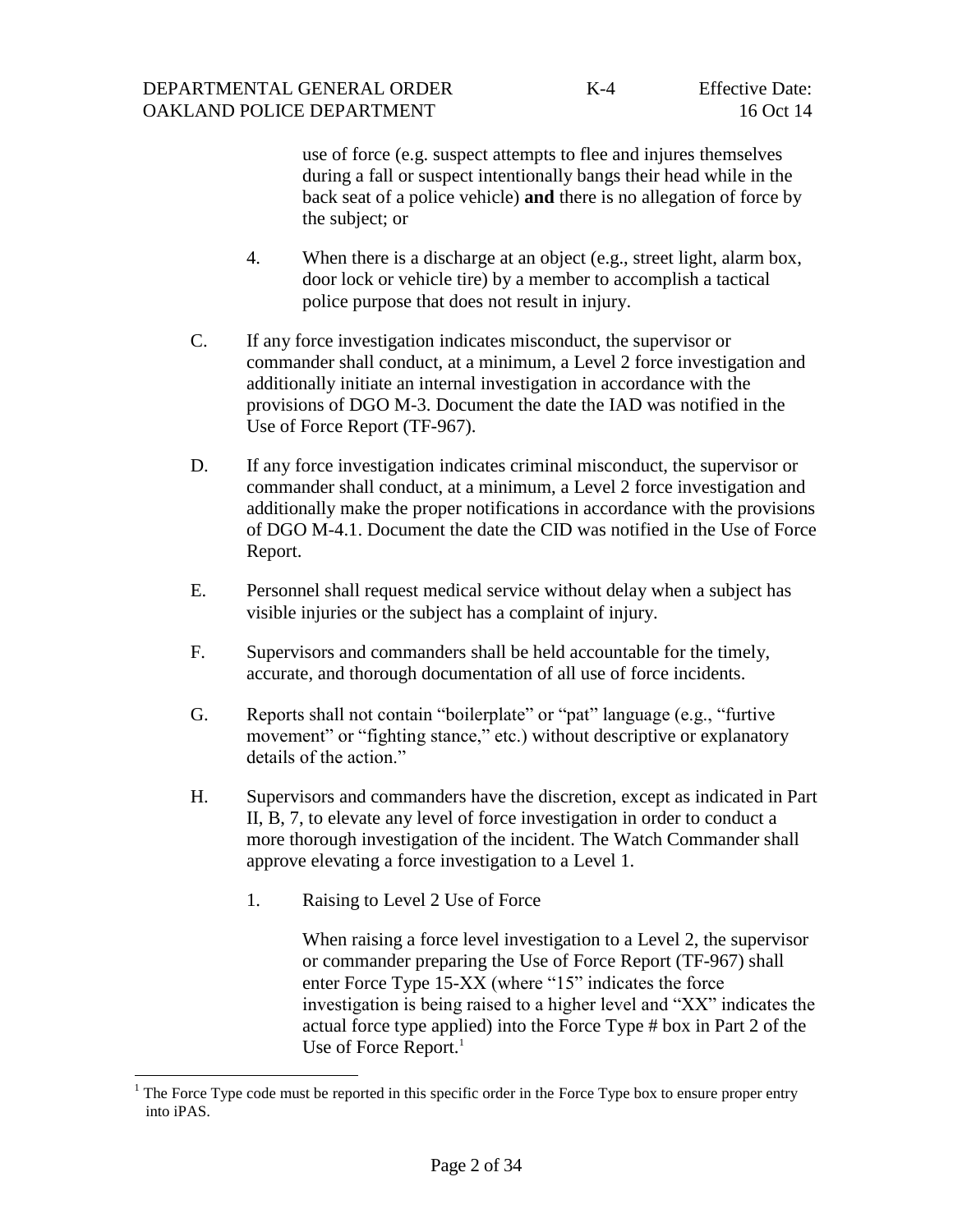2. Raising to a Level 1 Use of Force

When the Watch Commander has raised a force a force level investigation to a Level 1, investigator preparing the Use of Force Report (TF-967) shall enter Force Type 8-XX (where "8" indicates the force investigation is being raised to a higher level and "XX" indicates the actual force type applied) into the Force Type # box in Part 2 of the Use of Force Report

- I. A supervisor or commander involved in a use of force shall not investigate the incident or review for approval the Use of Force Report.
	- 1. In the event personnel working a tour of duty in the Patrol Division, of the rank of sergeant or above, are involved in a Level 2 or 3 use of force incident, the Watch Commander shall assign an investigator to conduct the investigation.
	- 2. In the event personnel working a tour of duty in any division other than Patrol, of the rank of sergeant or above is involved in a Level 2 or 3 use of force incident, the unit commander shall assign an investigator to conduct the investigation with the approval of the division commander and, if unavailable, the Watch Commander<sup>2</sup>.
	- 3. The Watch Commander may approve a supervisor or commander to investigate, a Level 2 or 3 use of force with their own self-reported Level 4 use of force when they occur in the same incident.
- J. In the event multiple members use the same level of force in a single incident, the reporting member shall prepare only one Use of Force Report listing all involved personnel.

In the event multiple members use different levels of force in a single incident, the reporting member shall prepare only one Use of Force Report listing all involved personnel. An investigation shall be conducted at the highest level when multiple force options are used.

K. Supervisors and commanders shall identify Department or individual training and tactical issues and make recommendations for corrective action, when appropriate and document the recommendations in the Use of Force Report.

l

<sup>&</sup>lt;sup>2</sup> When a member is assigned to investigate a use of force incident involving another member of equal rank and an arrest is made requiring approval, the provisions of DGO M-18, ARREST APPROVAL shall be followed.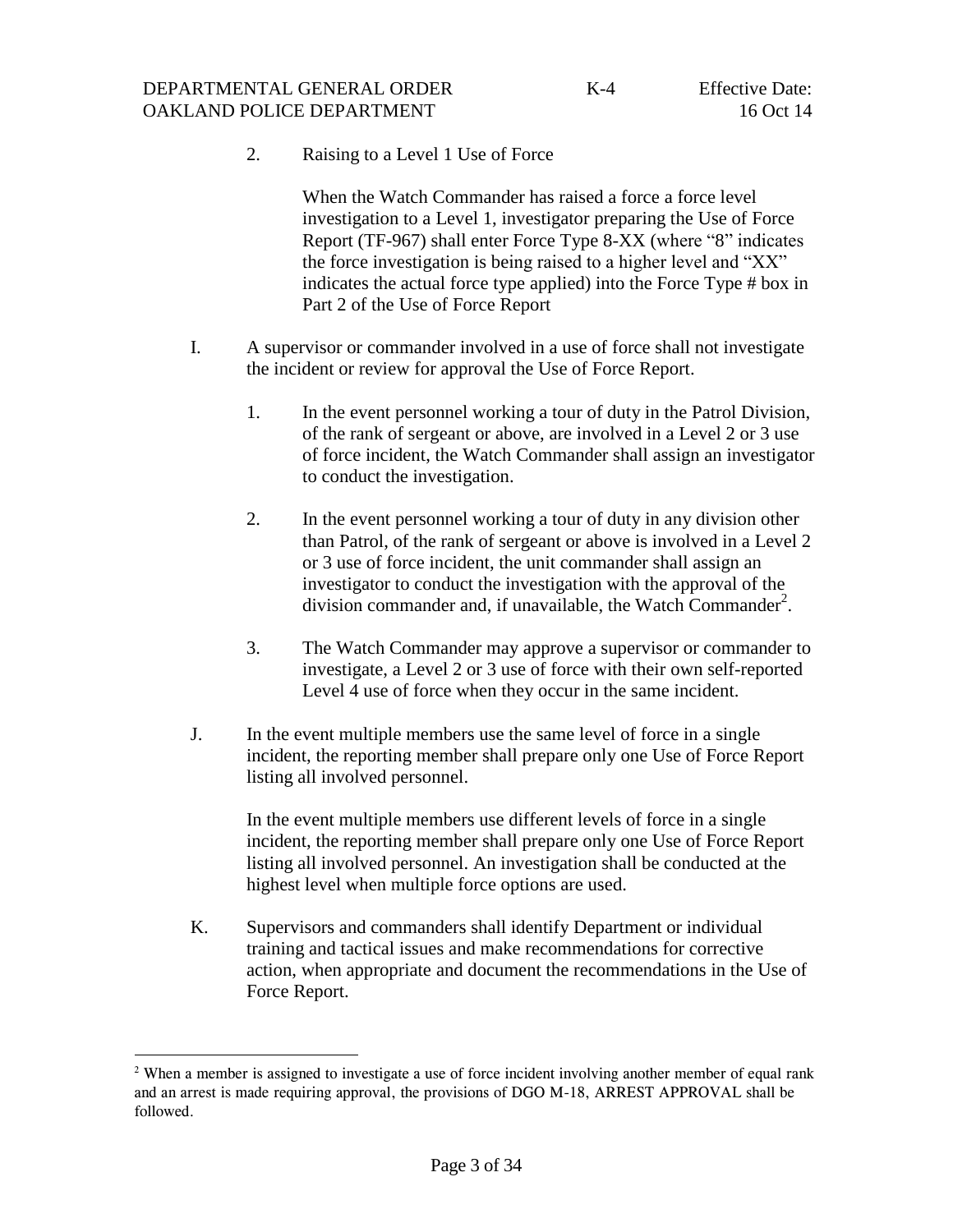- L. Supervisors and commanders shall ensure the provisions of POBR are properly applied.
- M. Personnel may delay compliance with the provisions of this order if the scene is unstable, there is community unrest, or other conditions make immediate compliance impracticable. The protection of Department personnel and the public, and the maintenance of public safety shall remain the priority. The approving supervisor or commander shall ensure the reason for the delay is documented in the Use of Force Report. Such compliance delays are subject to review by the appropriate review board.
- N. Injured or killed animals shall be handled and/or properly disposed of in accordance with the provisions of DGO A-5, ANIMAL CONTROL PROCEDURES.

## **II. FORCE LEVELS**

<span id="page-7-0"></span>Force options enumerated in DGO K-3 are grouped in the following force levels for reporting and investigating purposes only.

- <span id="page-7-1"></span>A. Level 1
	- 1. Any use of force resulting in death;
	- 2. Any intentional firearm discharge at a person, regardless of injury;
	- 3. Any force which creates a substantial risk of causing death;

The use of a vehicle by a member to intentionally strike a suspect shall be considered deadly force, reported and investigated as a Level 1 UOF under this section. This includes at any vehicle speed, with or without injury, when the act was intentional, and contact was made.

- 4. Serious bodily injury, to include:
	- a. Any use of force resulting in the loss of consciousness; and
	- b. Protracted loss, impairment, serious disfigurement, or function of any bodily member or organ (includes paralysis.)
- 5. Any unintentional firearms discharge:
	- a. If a person is injured as a result of the discharge; or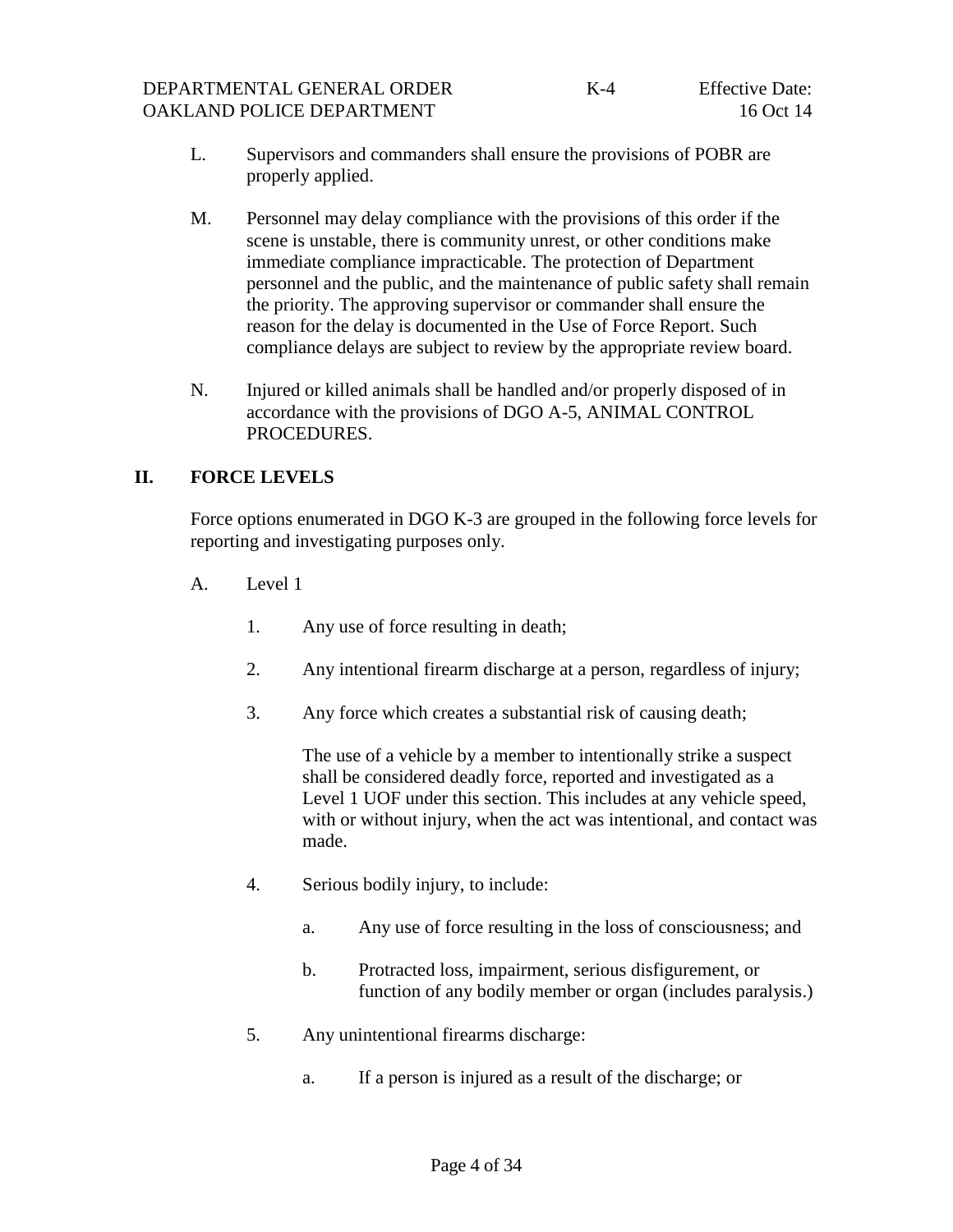- b. As directed by the CID Commander.
- 6. Any intentional impact weapon strike to the head.
- <span id="page-8-0"></span>7. Any use of force investigation that is elevated to a Level 1 approved by a Watch Commander.
- B. Level 2
	- 1. Any strike to the head (except for an intentional strike with an impact weapon);
	- 2. Carotid restraint is applied that does not result in the loss of consciousness;
	- 3. Use of impact weapons, including specialty impact munitions or any other object, to strike a subject and **contact is made**, regardless of injury.
	- 4. Any unintentional firearms discharge that does not result in injury;
	- 5. A police canine bites the clothing or the skin of a subject, or otherwise injures a subject requiring emergency medical treatment (beyond first-aid) or hospital admittance.
	- 6. Any use of force which results in injuries to the subject requiring emergency medical treatment (beyond first-aid) or hospital admittance.

**Note**: For the purposes of this order, an evaluation by a medical professional to assess a complaint of injury is not emergency medical treatment.

- 7. Any Level 3 use of force used on or applied to a restrained subject.
	- a. A restrained subject is a person who has been fully placed in a Department authorized restraint device such as both hands handcuffed, a WRAP or Rip Hobble.
	- b. A subject with only one handcuff on is not a restrained person.
- <span id="page-8-1"></span>C. Level 3
	- 1. Oleoresin Capsicum (OC/Pepper Spray) or other chemical agent is applied to an unrestrained person;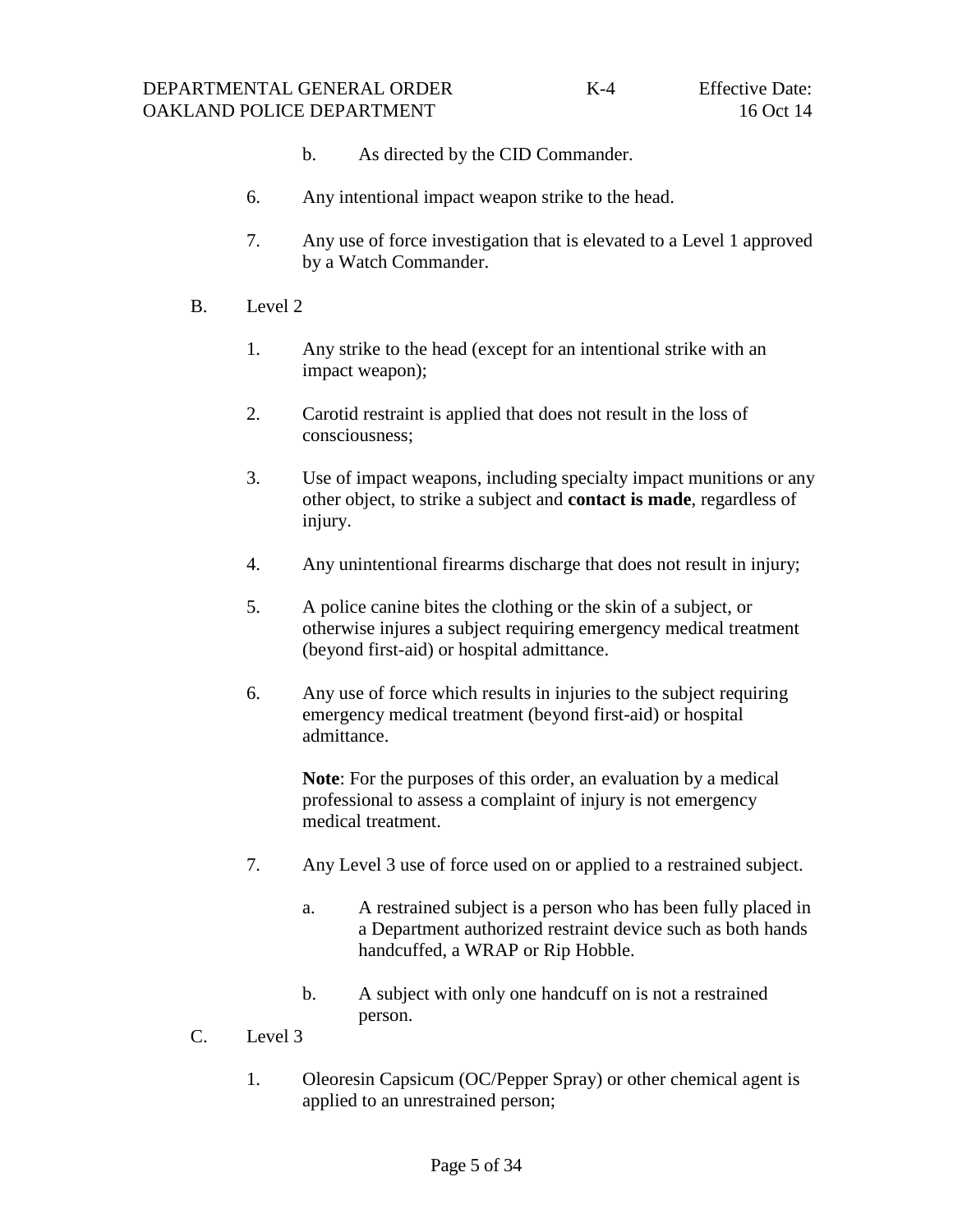- 2. The use of an Electronic Control Weapon (ECW), except on a restrained subject, involving any of the following circumstances:
	- a. When one or more probes impacts or penetrates the subject's clothing or skin;
	- b. When the push stun arc touches the subject's clothing or skin; or
	- c. An ECW is fired at a person, but misses.
- 3. Any impact weapon, including specialty impact munitions, or any other instrument is used in an attempt to strike another person but **no contact is made**; or
- 4. The baton is used for a non-striking purpose (e.g., prying limbs, moving or controlling a person);
- 5. A Weaponless Defense Technique other than control holds, excluding strikes to the head. Examples include;
	- a. Hand/palm/elbow strikes;
	- b. Kicks;
	- c. Leg sweeps; and
	- d. Takedowns.
- <span id="page-9-0"></span>6. An on-duty firearm discharge at an animal other than to dispatch an injured animal.
- D. Level 4
	- 1. The intentional pointing of a firearm at a person.
		- a. This includes intentional pointing a firearm loaded with lesslethal ammunition at a person, except during Crowd Control Operation.
		- b. This does not include the low ready/retention position as specified in Part VI, A, 4.)

Refer to Part IV, A, 1-3 of DGO K-3, USE OF FORCE, for further information specific to the pointing of firearms.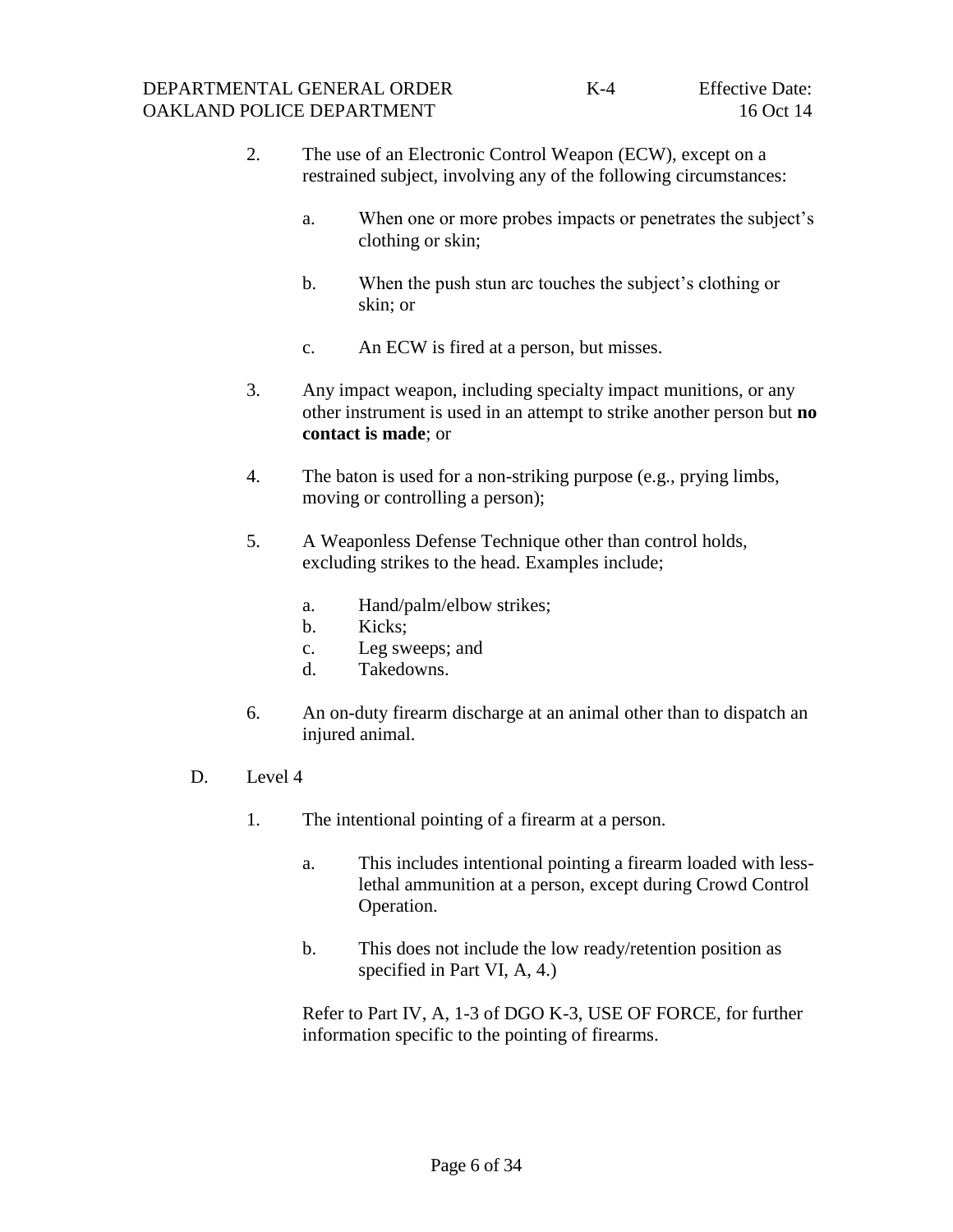- 2. A Weaponless Defense Technique is applied to a Vulnerable Area, excluding strikes (e.g., Hair grab, pressure to mastoid or jaw line; and shoulder muscle grab).
- 3. An on-duty firearm discharge to dispatch an injured animal; or
- 4. A Weaponless Defense Technique Control Hold is applied:
	- a. Escort (elbow);
	- b. Twist lock;
	- c. Arm-bar; or
	- d. Bent-wrist.

A Weaponless Defense Technique Control Hold applied for the purpose of handcuffing or escorts that do not result in injury or a complaint of injury are **NOT** reportable uses of force.

- 5. A canine deployment in which a suspect is located by the canine but no bite occurs.
	- a. This includes alert or detaining behavior such as barking, growling circling or making non-biting physical contact with the subject which does not result in injury requiring emergency medical treatment (beyond first-aid) or hospital admittance.
	- b. This does not include a canine deployment in which the suspect is located by means other than the canine or where no suspect is located.

## **III. LEVEL 1 FORCE OR IN-CUSTODY DEATH INCIDENTS**

<span id="page-10-0"></span>These incidents require concurrent investigations conducted by the Homicide Section and the Internal Affairs Division.

- <span id="page-10-1"></span>A. Involved personnel and personnel witnessing the use of force responsibilities:
	- 1. Notify and brief their supervisor immediately, or as soon as practical. If the immediate supervisor is unavailable, another field supervisor or commander shall be notified.
	- 2. Every member or employee who uses or is a witness to a Level 1 use of force shall not discuss the incident with others and limit any discussion of the incident to information required: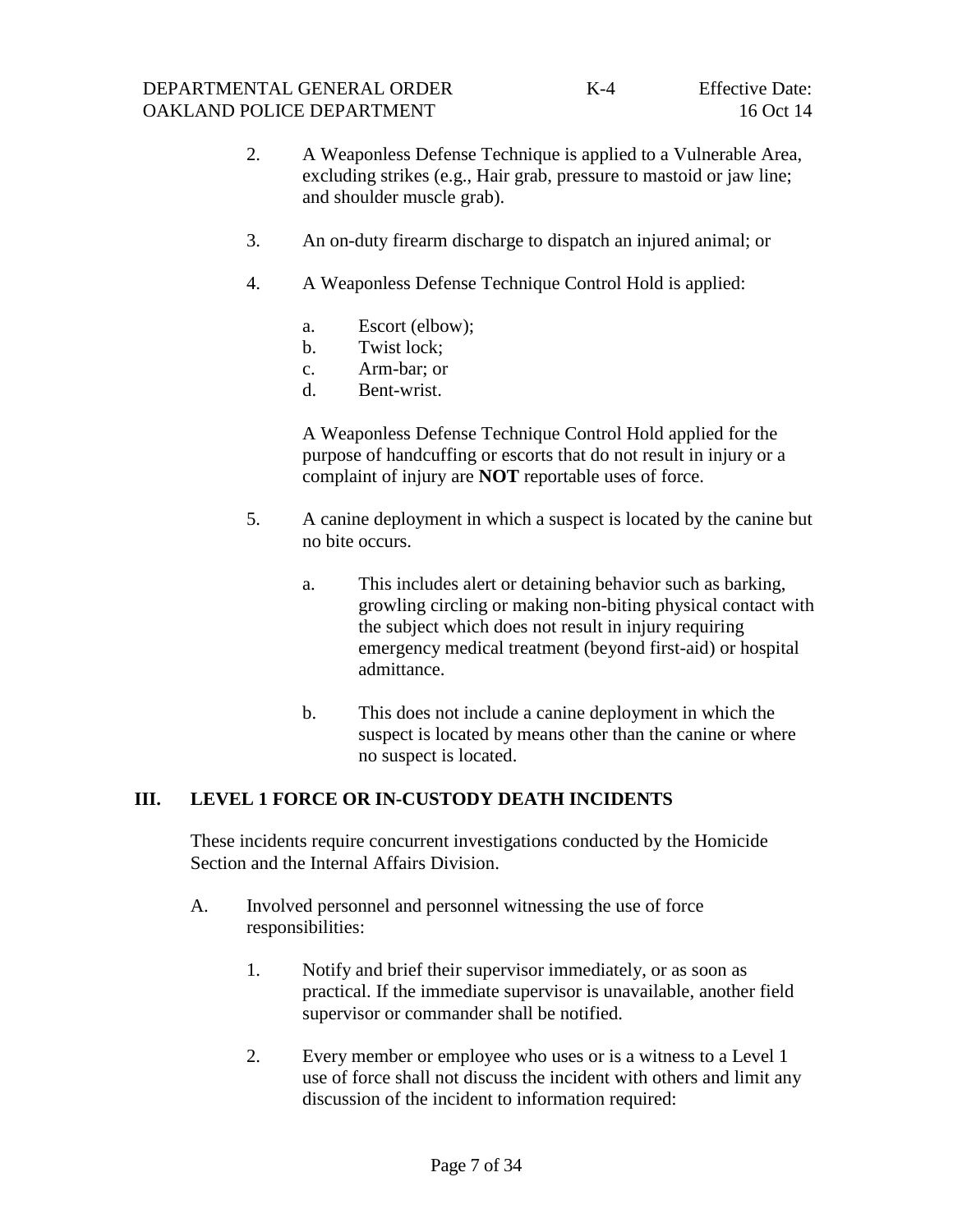- a. For a Public Safety Statement;
- b. To assist in the investigations; or
- c. To lead to the apprehension of the suspect.
- B. Uninvolved personnel who did not witness the use of force shall perform the following, as directed by a supervisor or commander:
	- 1. Conduct a reasonable canvas in an effort to identify and obtain statements from witnesses in the proximity of the use of force incident.
	- 2. Witnesses to a use of force shall be identified to the extent that it is reasonable and listed in a Supplemental Report (536-937) or Victim/Witness Report (536-935). Statements shall be taken, when practical, and included in the Use of Force or In-Custody Death Report packet. The following criteria shall be used when listing witnesses:
		- a. Outside Agency Personnel

Outside agency personnel at the scene of a use of force incident, whether they witnessed the use of force or not, shall be identified as follows:

- 1) Name;
- 2) Rank/Title;
- 3) Serial number; and
- 4) Agency affiliation.
- b. Private Person Witnesses

Private persons, at the scene of a use of force incident, whether they witnessed the use of force or not, shall be identified, when possible, as follows:

- 1) Name;
- 2) Sex, Race, DOB;
- 3) Contact number(s); and
- 4) Home address.
- 3. Document, in the appropriate report, why witness information was not obtained in situations where it was unsafe or impractical to obtain, (e.g., hostile crowd, public safety concerns, insufficient police resources), when the witness refused to remain at the scene, or is uncooperative.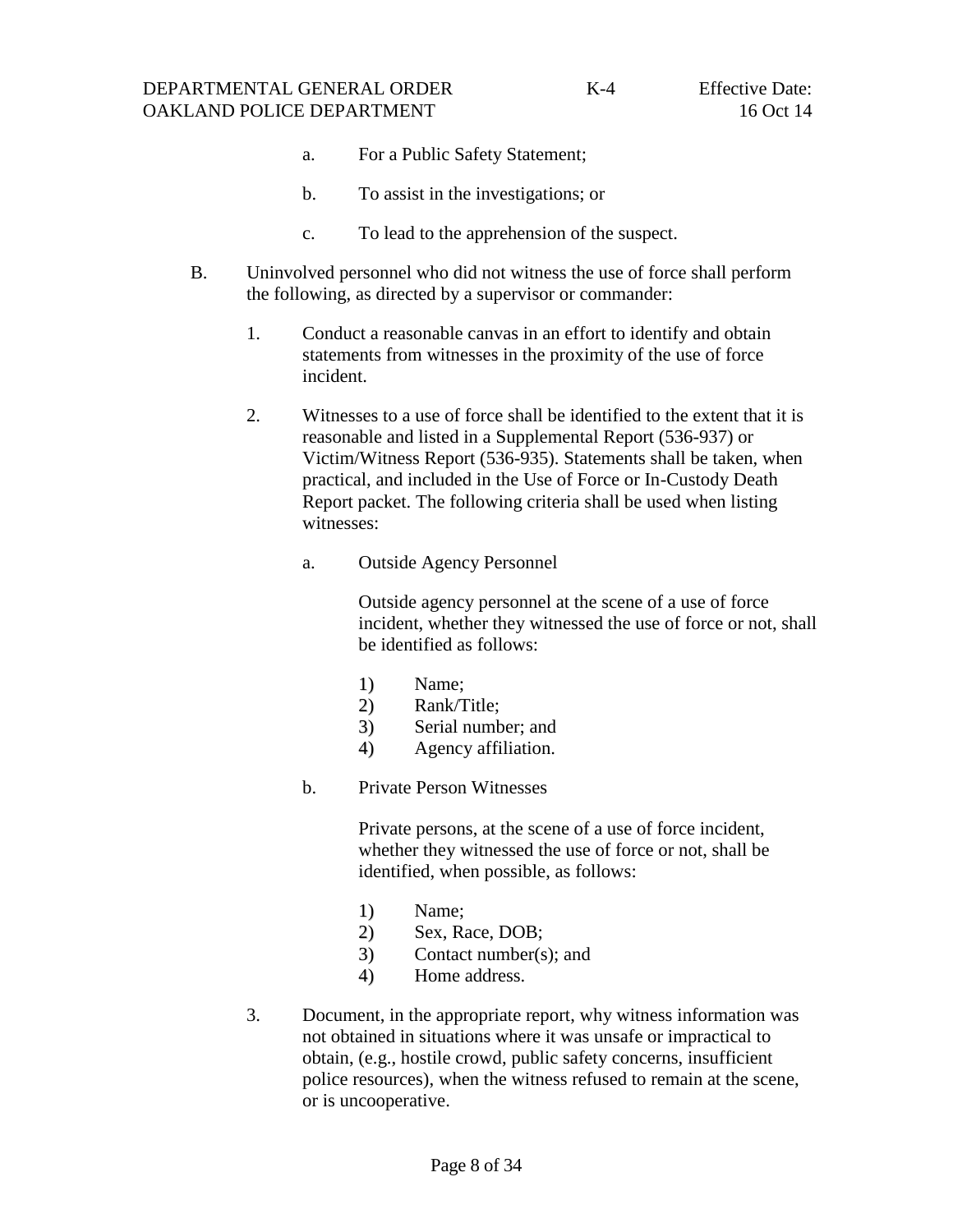- 4. Members shall not detain or delay a witness who refuses to remain at the scene; however the witness' physical description, license plate, comments, or other identifiers shall be obtained when available and documented in the appropriate report.
- 5. Members shall summon a supervisor to the scene in the event a witness refuses to give a statement or provide identification information.
- 6. Offense/Supplemental Reports shall be prepared independently without discussing the details of the incident with other personnel on scene. Group reporting is prohibited.
- <span id="page-12-0"></span>7. Personnel on scene at the time of the use of force incident, but not involved in or a witness to the use of force, shall be separately interviewed by the investigating supervisor, prior to clearing from the incident. Any relevant information revealed in the interview shall be included in the member or employee's Supplemental Report. Group interviewing is prohibited.
- C. Supervisor Responsibilities
	- 1. Respond to the location of the incident unless community unrest or other conditions make such response impracticable. In such instances, an alternate safe location shall be arranged.
	- 2. Scene security:
		- a. Ensure a Crime Scene Security Log is maintained to record the time and identifying information of all persons entering and exiting the scene, to include:
			- 1) Department personnel;
			- 2) Medical personnel;
			- 3) Fire Department unit number and personnel; and
			- 4) Other persons.
		- b. Ensure the Crime Scene Security Log is delivered to the Homicide Section investigator for inclusion in the investigative case file.
	- 3. Manage the scene, until relieved by the Incident Commander.
	- 4. Ensure the Watch Commander has been notified and briefed of the incident.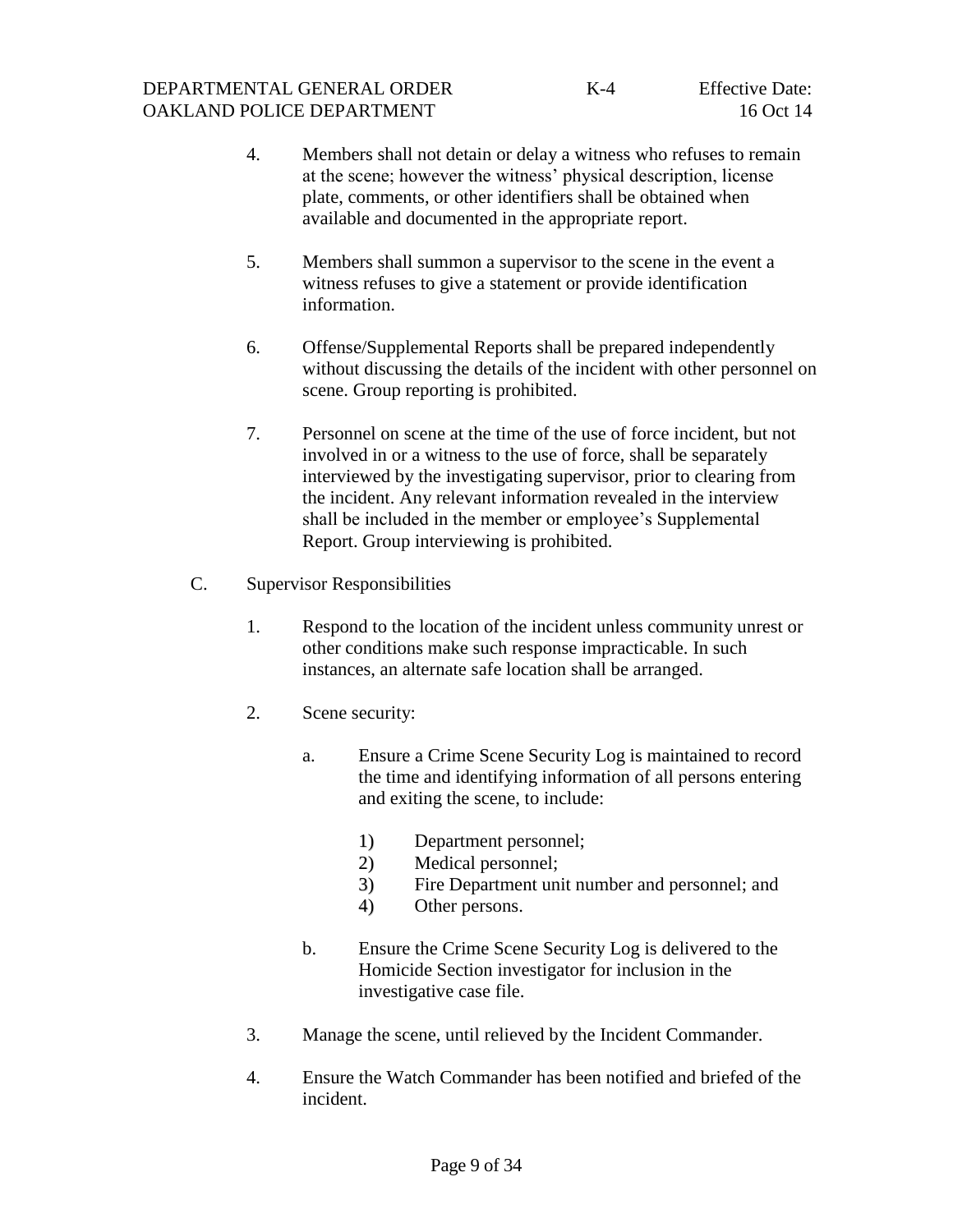- 5. Manage the scene, until relieved by the Incident Commander.
- 6. Attempt to obtain and document a Public Safety Statement, to include:
	- a. A verbal account from involved personnel to help determine the general circumstances of the incident;
	- b. Assess the need for resources and notifications;
	- c. Help set the perimeter;
	- d. Locate injured persons;
	- e. Determine the nature of the evidence to seek;
	- f. Identify the number of suspects involved;
	- g. Identify the number of suspects outstanding; and
	- h. The number and direction of shots fired, if any.

The supervisor shall not ask the involved personnel to provide a step-by-step narrative of the Level 1 (lethal force) incident or to provide a motive for their actions.

- 7. Coordinate the apprehension of the suspect, if still outstanding.
- 8. Coordinate the preliminary investigation with the IAD and Homicide investigators, to include but not limited to:
	- a. Identifying involved and witness personnel;
	- b. Designating a reporting officer;
	- c. Ensuring the preservation of evidence;
	- d. Identifying other witnesses in accordance with the provisions of Part III, B; and
	- e. Assisting investigators to ensure statements are taken.
- 9. Respond to the location of a witness who has declined to give a statement or has refused to give witness identification information when requested by a member or employee.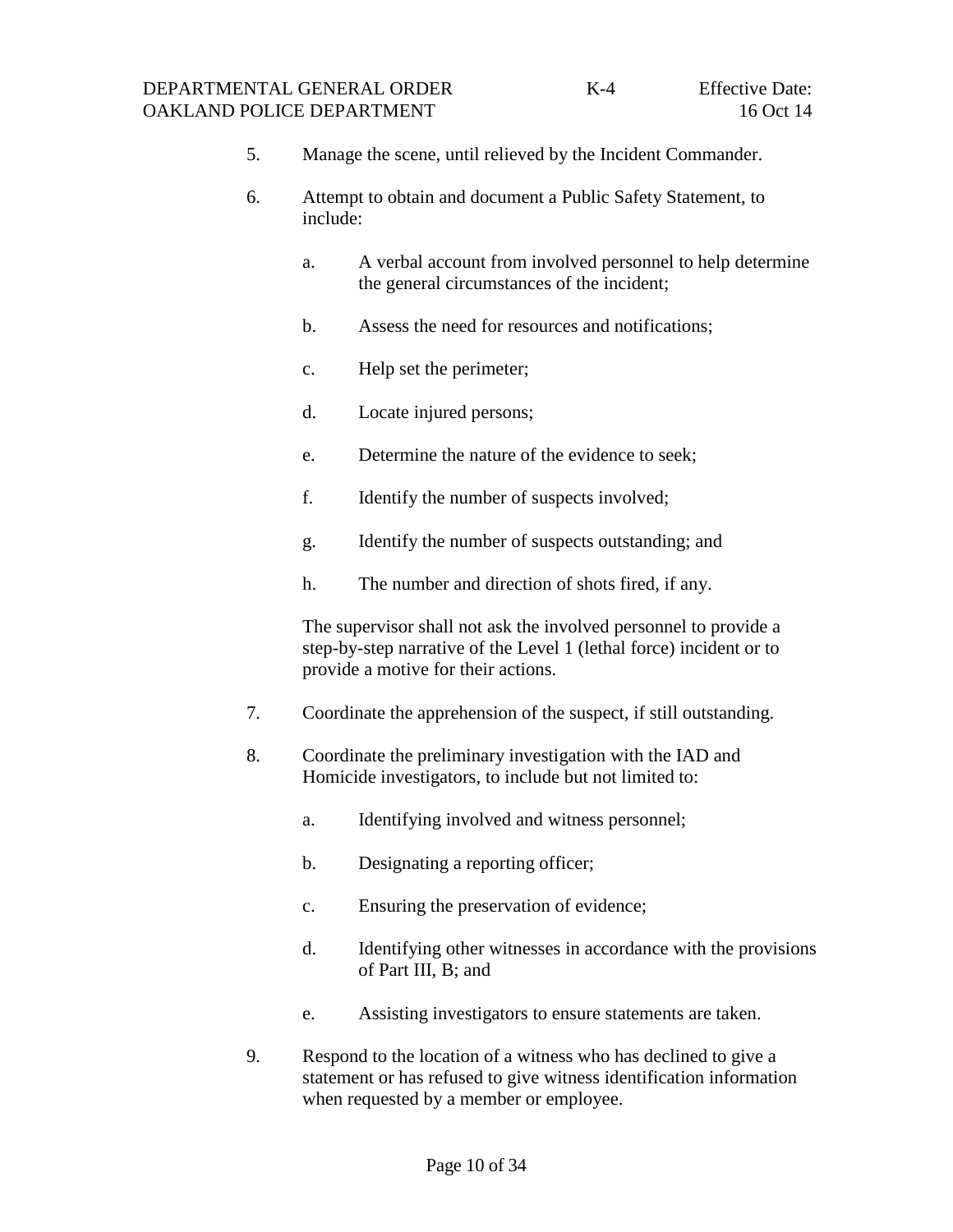The outcome shall be documented in the member's Supplemental Report after the supervisor has talked to the witness.

- 10. Separate and prohibit communication between involved personnel and witnesses.
- 11. Ensure involved personnel limit any discussion of the incident to information necessary:
	- a. For a Public Safety Statement;
	- b. Required to assist in the investigations; or
	- c. Leading to the apprehension of the suspect.
- 12. Ensure personnel complete a Supplemental Report who were on scene at the time of the incident (not including involved or witness personnel) or were assigned to assist at the scene.

Offense/Supplemental Reports shall be prepared independently without discussing the details of the incident with other personnel on scene. Group reporting and interviewing is prohibited.

- 13. Document the reason in a Supplemental Report when personnel are directed not to complete a required report.
- 14. Contact and provide the IAD investigator with the complaint information if notified of an allegation of unreasonable force.
- D. Follow-up Investigators Responsibilities
	- 1. Homicide Section

<span id="page-14-0"></span>The Homicide Section shall conduct a follow-up investigation and prepare and forward a Follow-up Investigation Report (336-201) to the IAD for review in accordance with the provisions of Homicide Section Policy and Procedure, LEVEL 1/IN-CUSTODY DEATH INVESTIGATIONS, **within 45 calendar days**, unless extended by the CID Commander.

- 2. District Attorney's (DA) Office Standby Team
	- a. The DA's Office will respond with their on-call shooting team to all fatal officer-involved shootings and other incidents as they deem necessary.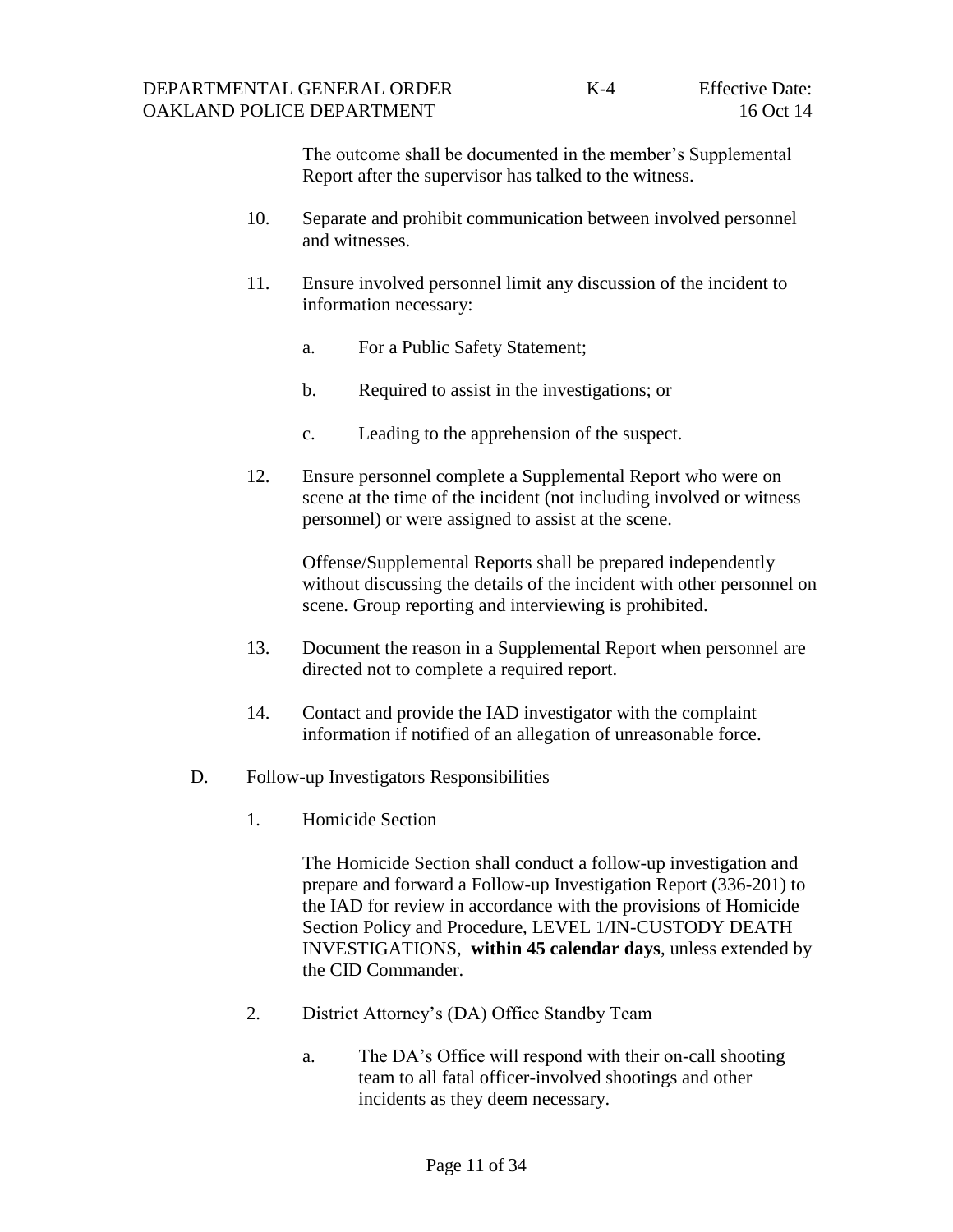- b. In the event of an officer-involved shooting in which a person is struck, and when a conflict of interest exists, the Bureau of Investigation Deputy Chief shall confer with the DA's Office to determine the most appropriate agency or investigative body to conduct the investigation.
- 3. Internal Affairs Division

<span id="page-15-0"></span>The IAD shall conduct a concurrent but independent use of force investigation and prepare a Use of Force/In-Custody Death Report in accordance with the provisions of RWM Insert U-1 and IAD Policy and Procedure 05-04 **within 60 calendar days**, unless extended by the COP.

- E. The Watch Commander or Designee Responsibilities
	- 1. Respond to the scene and take command of the incident.
	- 2. Monitor the incident to ensure good scene management and ensure the assigned supervisor coordinates and assists with a thorough and proper preliminary investigation.
	- 3. Ensure the following notifications are made as soon as possible unless conditions at the scene make such notification impractical:
		- a. The Homicide Section Commander, Homicide Call-Out Team and the CID Commander;
		- b. Internal Affairs Division Investigative Section Commander and IAD Call-Out Team;
		- c. Chief of Staff (OCOP);
		- d. Chief of Police (COP);
		- e. Alameda County District Attorney's Office Standby Team for force incidents resulting in death or injury likely to result in death;
		- f. Office of the City Attorney (OCA);
		- g. Office of Inspector General (OIG);
		- h. City Administrator;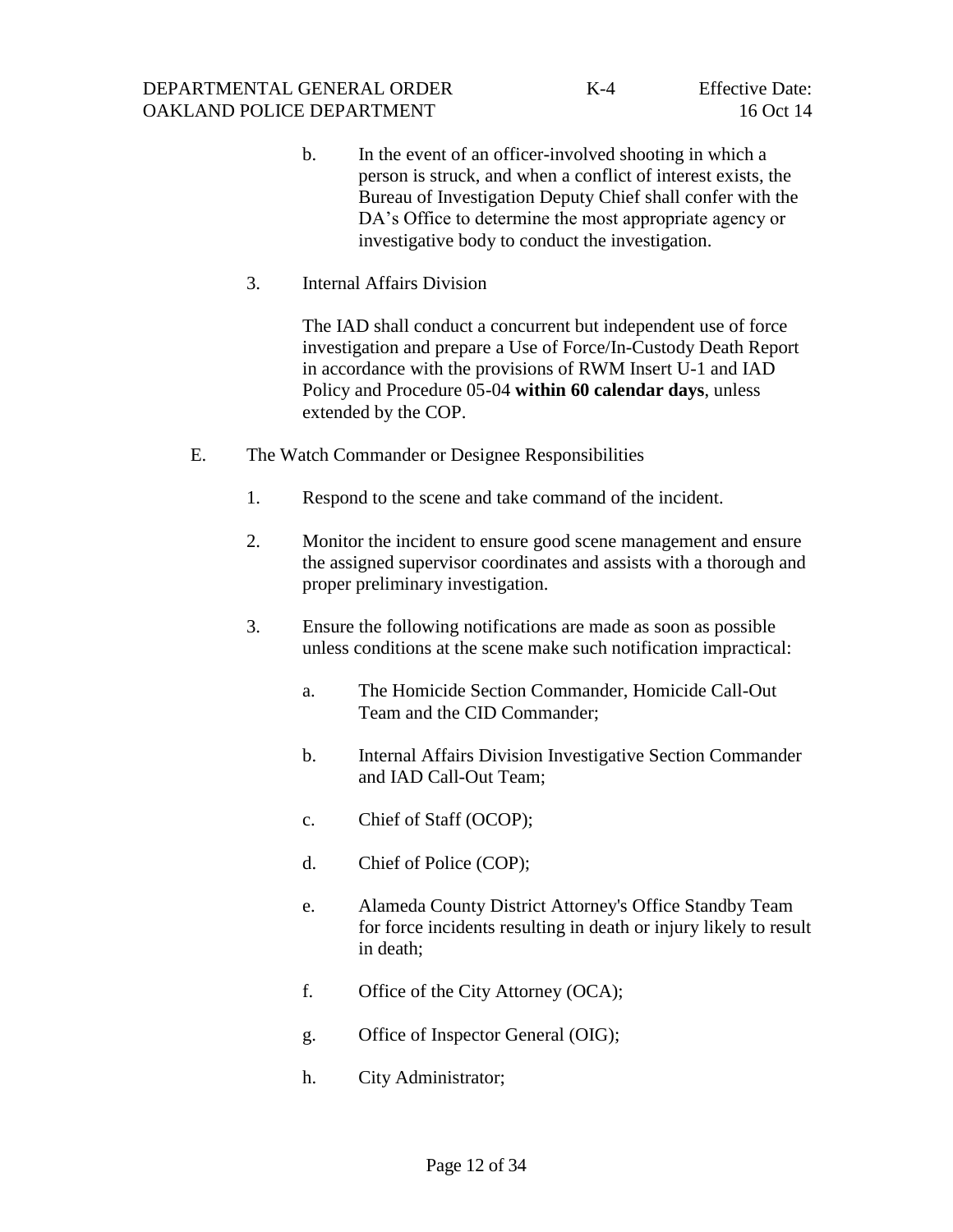- i. Appropriate Bureau of Field Operations (BFO) Deputy Chief;
- <span id="page-16-1"></span><span id="page-16-0"></span>j. Division commander of the involved member or employee.

#### **IV. LEVEL 2 FORCE INCIDENTS**

A use of force investigation conducted by a supervisor or commander.

Responsibilities

- A. Involved or witness personnel to the use of force shall:
	- 1. Notify and brief their supervisor immediately or as soon as practical. If the immediate supervisor is unavailable, another field supervisor or commander shall be notified.
	- 2. Complete and submit for review the appropriate Offense/ Supplemental Report **prior to the end of tour of duty**, unless extended by the Watch Commander. The member or employee who uses force shall include the following minimum information regarding the use of force incident in their Offense or Supplemental Report:
		- a. The original reason for police presence on the scene;
		- b. The circumstances that resulted in the use of force; and
		- c. A detailed description of the force used.
	- 3. Ensure the subject is transported to a medical facility for medical evaluation if a carotid restraint is applied. Document a refusal for medical treatment.
- B. Uninvolved personnel who did not witness the use of force shall perform the following, when directed by a supervisor or commander:
	- 1. Conduct a reasonable canvas in an effort to identify and obtain statements from other witnesses in the proximity of the use of force incident, commensurate with the availability of resources and the conditions of the event.
	- 2. Witnesses to a use of force shall be identified to the extent that it is reasonable and listed in a Supplemental Report (536-937) or Victim/Witness Report (536-935).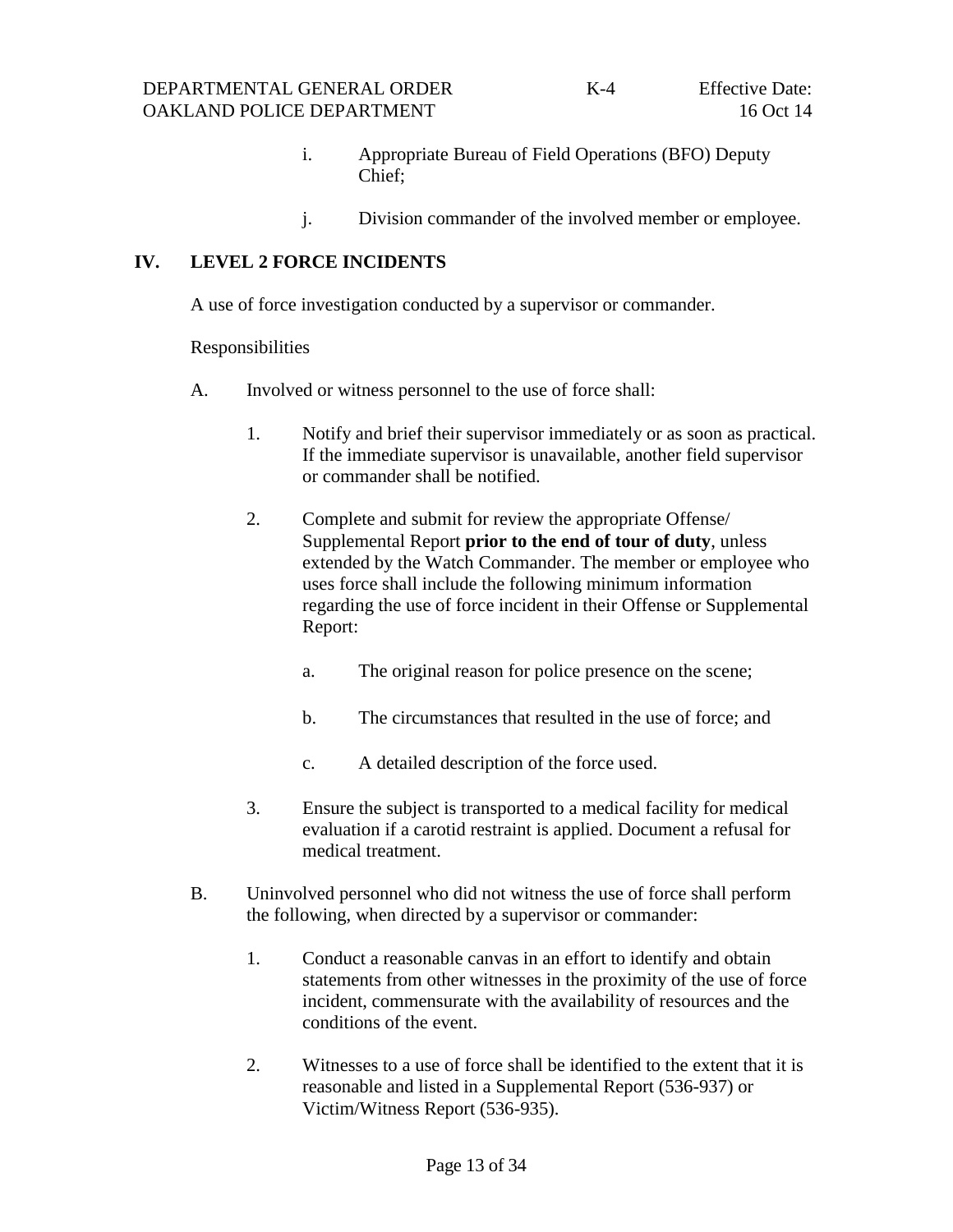Statements shall be taken from outside agency personnel or private person witnesses, when practical. The following criteria shall be used when listing witnesses:

a. Outside Agency Personnel

Outside agency personnel at the scene of a use of force incident, whether they witnessed the use of force or not, shall be identified as follows:

- 1) Name;
- 2) Rank/Title;
- 3) Serial number; and
- 4) Department affiliation.
- b. Private Person Witnesses

Private persons at the scene of a use of force incident whether they witnessed the use of force or not, shall be identified, when possible, as follows:

- 1) Name;
- 2) Sex, Race, DOB;
- 3) Contact number(s); and
- 4) Home address.
- 3. Document in the appropriate report why witness information was not obtained in situations where it was unsafe or impractical to obtain, (e.g., hostile crowd, insufficient police resources), the witness refused to remain at the scene, or is uncooperative.
- 4. Members shall not detain or delay a witness who refuses to remain at the scene; however the witness' physical description, license plate, comments, or other identifiers shall be obtained when available and documented in the appropriate report.
- 5. Members shall summon a supervisor to the scene in the event a witness refuses to give a statement or provide identification information.
- 6. Complete a Supplemental Report without discussing the details of the incident with other personnel on scene. Group reporting is prohibited.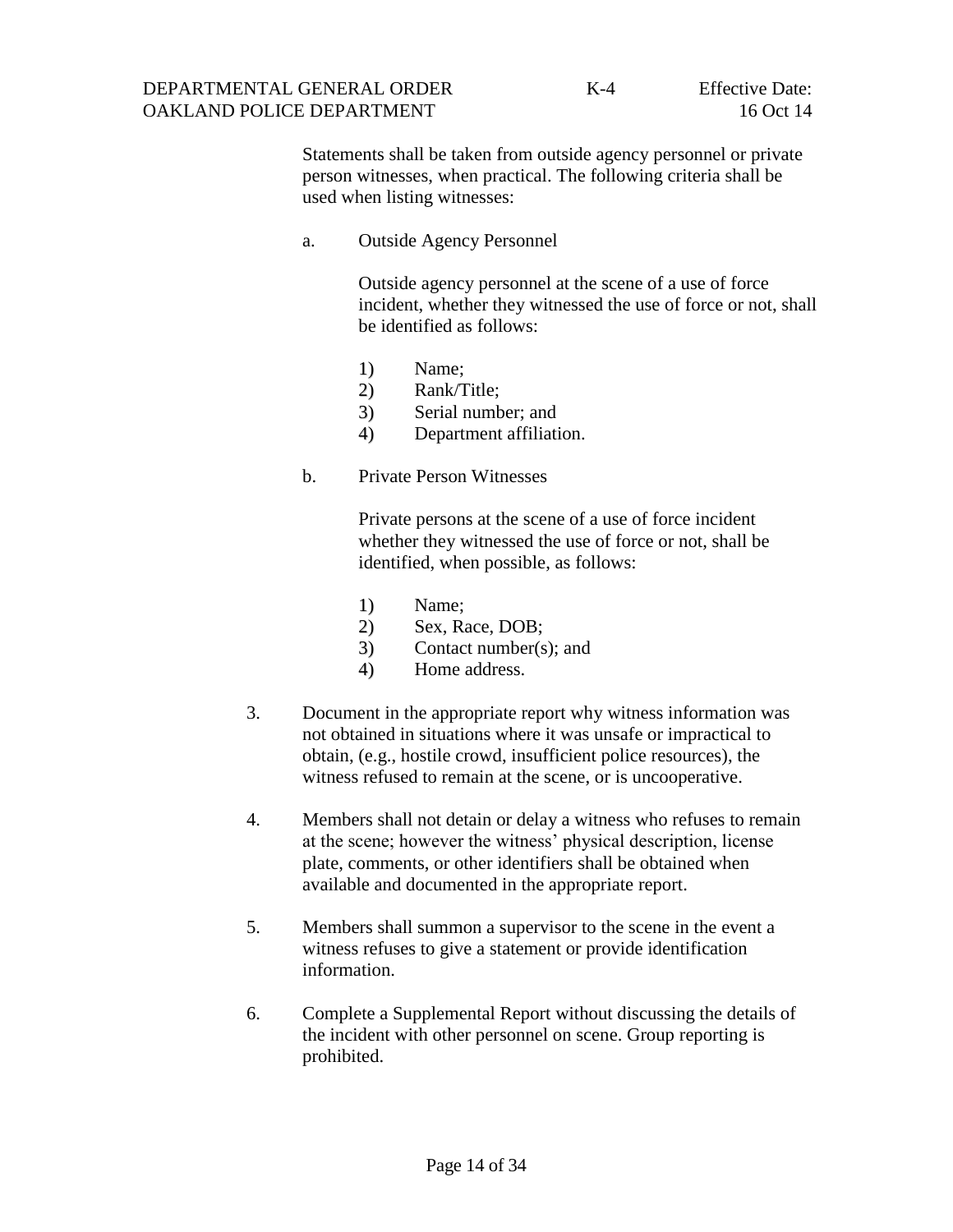- 7. Personnel on scene at the time of the use of force incident, but not involved in or a witness to the use of force, shall be separately interviewed by the investigating supervisor, prior to clearing from the incident. Any relevant information revealed in the interview shall be included in the member or employee's Supplemental Report.
- C. Supervisor Responsibilities
	- 1. Respond to the location of the incident unless community unrest or other conditions make such response impracticable. In such instances, an alternate safe location shall be arranged;

<span id="page-18-0"></span>In the event the Watch Commander is involved in the use of force incident, he/she shall contact his/her immediate superior officer. The superior officer has the discretion to respond to the scene to conduct the investigation or assign another investigator.

- 2. Secure and manage the scene.
- 3. Coordinate the apprehension of the suspect, if still outstanding.
- 4. Ensure the subject is transported to a medical facility for medical evaluation when a carotid restraint is applied or there is any strike to the head with an impact weapon.
- 5. Contact the Communications Division before the end of tour of duty and advise the Communications Division Shift Supervisor to enter the use of force incident into the Daily IAD Incident Log.
- 6. When the situation has been stabilized and it can be accomplished safely:
	- a. Advise the Watch Commander or commander of the operation of the incident;
	- b. Ensure involved personnel and witnesses, outside agency personnel, and private person witnesses are identified in accordance with the provisions of RWM Insert U-1.
	- c. Ensure involved personnel and witnesses have been separated and advised that communication regarding the incident is prohibited.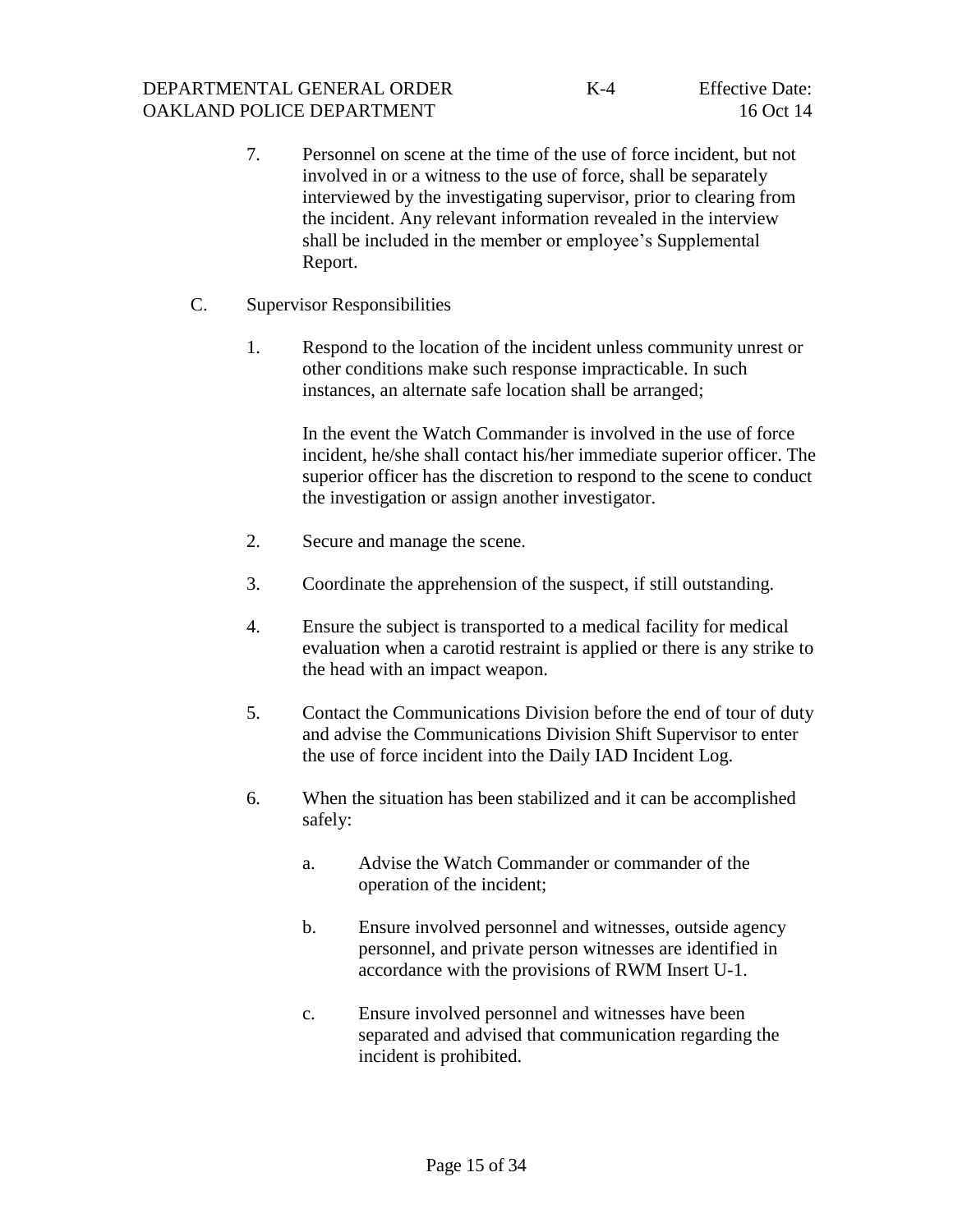- 7. Conduct an investigation in a timely manner to include, but not limited to, the following:
	- a. A separate, personal interview with involved and witness personnel including, if necessary, a written or recorded statement.
	- b. Personnel on scene at the time of the use of force incident, but not involved in or a witness to the use of force, shall be separately interviewed by the investigating supervisor, prior to clearing from the incident. Any relevant information revealed in the interview shall be included in the member or employee's Supplemental Report. Group interviewing is prohibited.
	- c. A personal interview with the subject(s) upon whom the use of force was used to include a written or recorded statement, when possible.
	- d. Contact medical personnel, when practical, who evaluated and/or provided treatment to the subject for available information on the subject's injuries and condition.
	- e. Ensure photographs are taken of:
		- 1) The physical condition of the subject and involved personnel, to record the presence or lack of injuries;
		- 2) The location of the use of force incident; and
		- 3) Other relevant evidence.

Document the reason why photographs were not taken.

- f. Ensure digital photographs or films are submitted and processed utilizing one of the following procedures:
	- 1) Digital Copy digital files to a compact disk, handle and submit as evidence, and list as evidence in the Use of Force Report; or
	- 2) Film Submit film for processing utilizing a Photo Evidence Card (536-317). Complete the appropriate boxes on the card. Additionally, ensure the following information is on the card: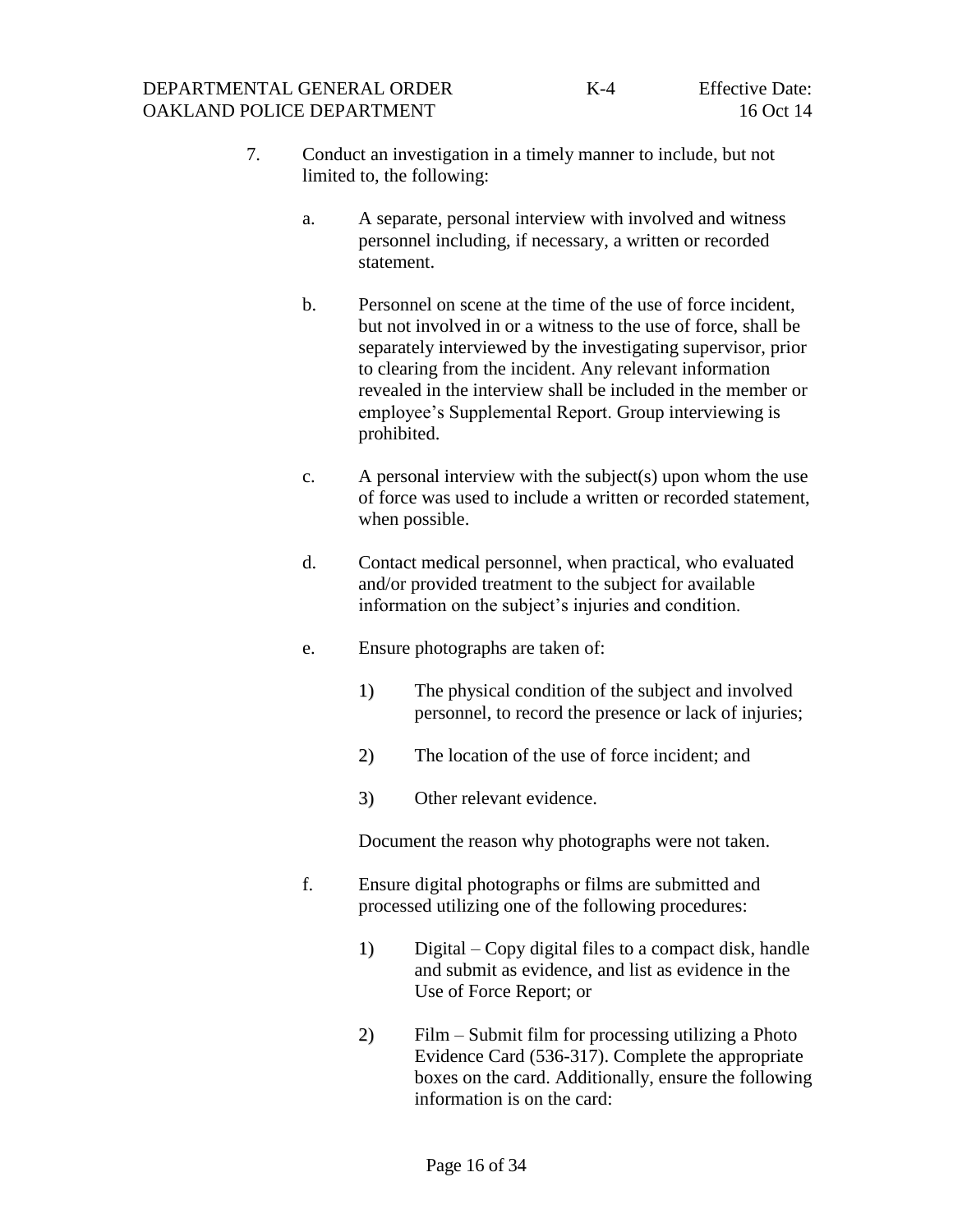#### DEPARTMENTAL GENERAL ORDER OAKLAND POLICE DEPARTMENT

- a) **Comments** box Indicate "Use of Force" & RD No. & "Put on CD";
- b) **Send To** box "To IAD Administrative Supervisor."
- 8. Respond to the location of a witness who has declined to give a statement or has refused to give witness identification information when requested by a member or employee. The outcome shall be documented in the member's Supplemental Report after the supervisor has talked to the witness.
- 9. Ensure personnel who were on scene at the time of the incident or were assigned to assist at the scene complete the appropriate report.
- 10. Offense/Supplemental Reports shall be prepared independently without discussing the details of the incident with other personnel on scene. Group reporting is prohibited.
- 11. When a supervisor, commander or investigator directs personnel not to complete a required report, the reason shall be documented in the Use of Force Report.
- 12. Conduct a thorough review of all documents to be included in the Use of Force Report packet to ensure completeness, accuracy, and quality.
- 13. Ensure the appropriate Offense or Supplemental Report contains the following minimum information regarding the use of force incident:
	- a. The original reason for police presence on the scene;
	- b. The circumstances that resulted in the use of force; and
	- c. A detailed description of the force used.
- 14. Incomplete or inadequate reports shall be returned for additional details or clarification.
- 15. Prepare a Use of Force Report (TF-967) in accordance with the provisions of RWM Insert U-1, USE OF FORCE REPORT, unless otherwise directed by a commander or investigator**.**
- 16. Ensure the Use of Force Report packet contains: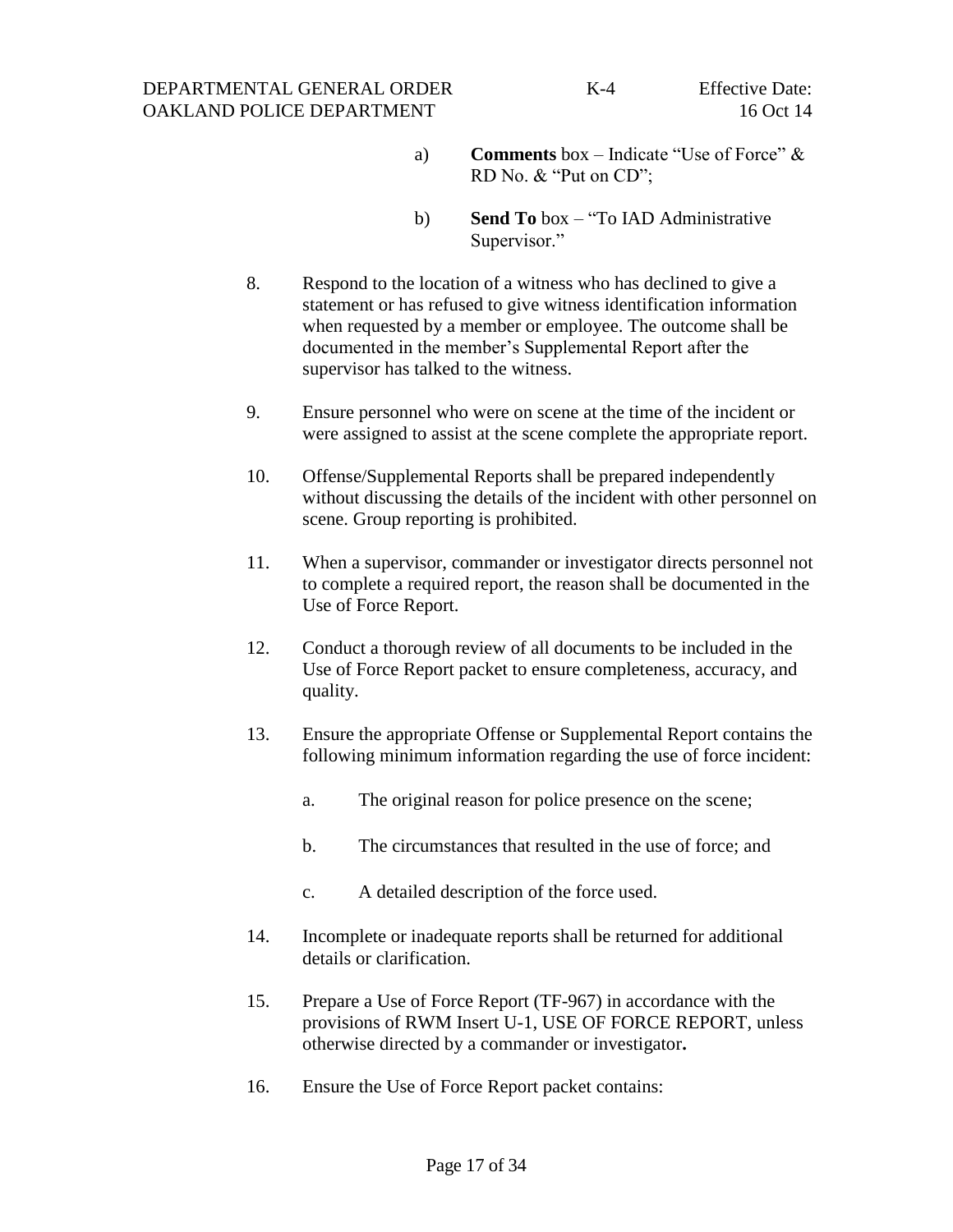- a. The **original** Use of Force Report to include a Chronological Activity Log and Use of Force Checklist;
- b. A **copy** of the appropriate report (e.g., Offense Report or field contact card); and
- c. **Copies** of ancillary documents, if necessary (e.g., statements (if any), Supplemental Reports, Technician Reports, Detail, CAD purge, available medical information obtained, and photographs, if available).
- 17. Email only the Use of Force Report face sheet (page 1) to the following, **prior to the end of tour of duty**:
	- a. opdiad@oaklandnet.com;
	- b. bfoadmin@oaklandnet.com;
	- c. Involved member or employee's Division Commander; and
	- d. Involved member or employee's Bureau Deputy Chief/Assistant Chief (CID).
- 18. Ensure the **original** Offense Report **and** ancillary documents are deposited in the Report Writing Receptacle in an In-Custody or Case Envelope.
- 19. Retain an electronic **copy** of the Use of Force Report until documented in the member/employee's annual performance appraisal.
- 20. Complete and forward the Use of Force Report packet, **within seven**  (7) calendar days, through the appropriate chain-of-review<sup>3</sup>. The due date may be extended with the approval of the reviewing Division Commander and shall be documented in the Chronological Activity Log.
- <span id="page-21-0"></span>D. Watch Commander or Commander of the Operation Incident Scene Responsibilities

l

<sup>&</sup>lt;sup>3</sup> For the purpose of this order, the appropriate chain–of-review refers to the chain–of-command under which the involved member was working during that tour of duty when the force incident occurred.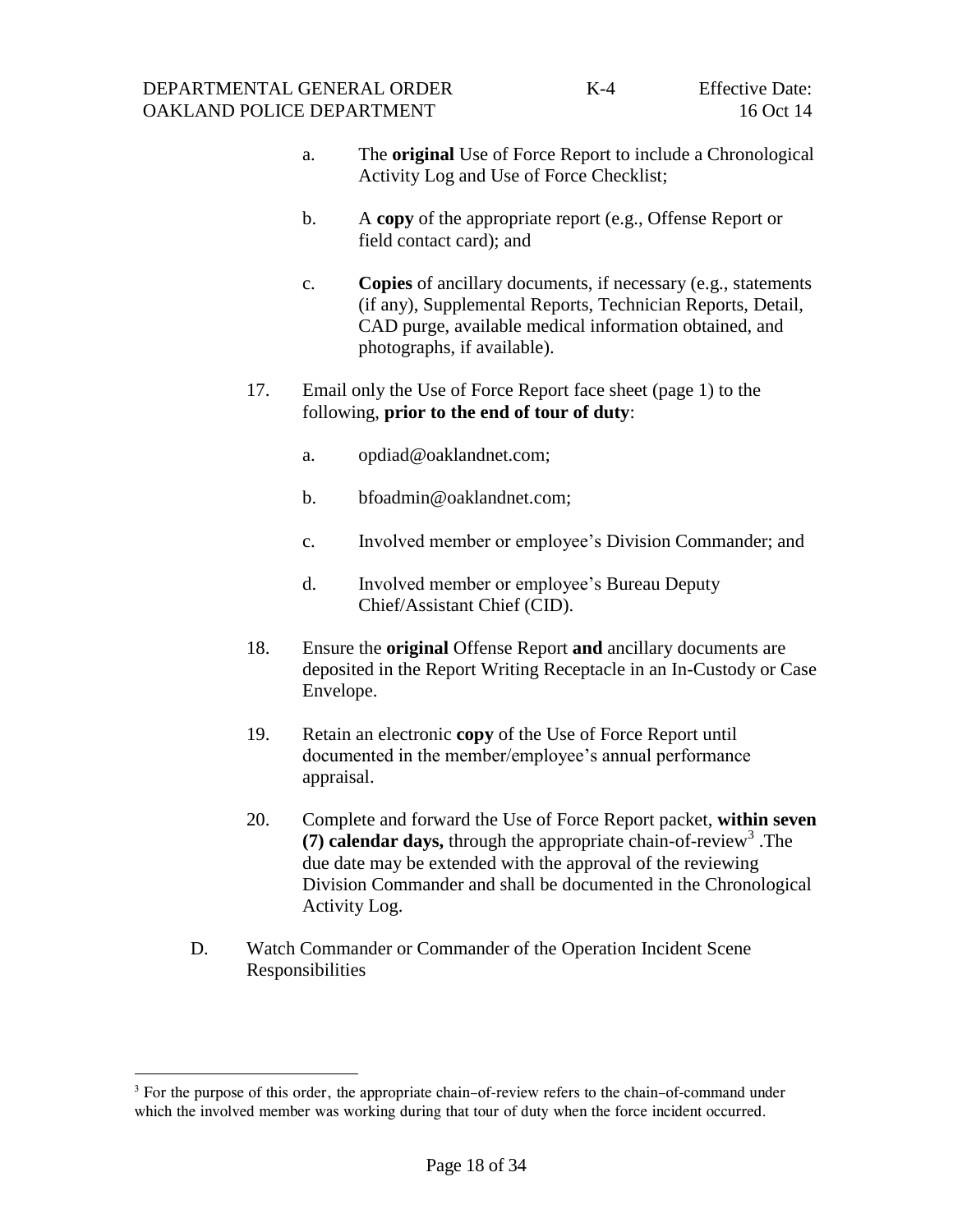- 1. Respond to the scene and take Incident Command when advised the incident involves significant Department resources or is likely to generate unusual public interest.
- <span id="page-22-0"></span>2. Monitor and ensure the use of force investigation is conducted in a thorough, methodical, and efficient manner.

## **V. LEVEL 3 FORCE INCIDENTS**

A review of a Level 3 force incident conducted by a supervisor or commander to assess the appropriate reporting level.

- A. Involved or witness personnel to the use of force shall:
	- 1. Notify and brief their supervisor immediately or as soon as practical. If the immediate supervisor is unavailable, another field supervisor or commander shall be notified.
	- 2. Every member or employee who uses or witnesses a level of force requiring a Level 3 investigation shall independently complete the appropriate Offense or Supplemental Report;

<span id="page-22-1"></span>The member or employee who uses force shall include the following minimum information regarding the use of force incident in their Offense or Supplemental Report:

- a. The original reason for police presence on the scene;
- b. The circumstances that resulted in the use of force; and
- <span id="page-22-2"></span>c. A detailed description of the force used.
- 3. Personnel who are assigned to assist at the scene shall complete a Supplemental Report if directed by a supervisor, commander or investigator.
- B. Supervisor/Commander Responsibilities

Respond to the location of the incident unless community unrest or other conditions make such response impracticable. In such instances, an alternate safe location shall be arranged; and

- 1. Secure the scene, if necessary;
- 2. Coordinate the apprehension of the suspect, if still outstanding;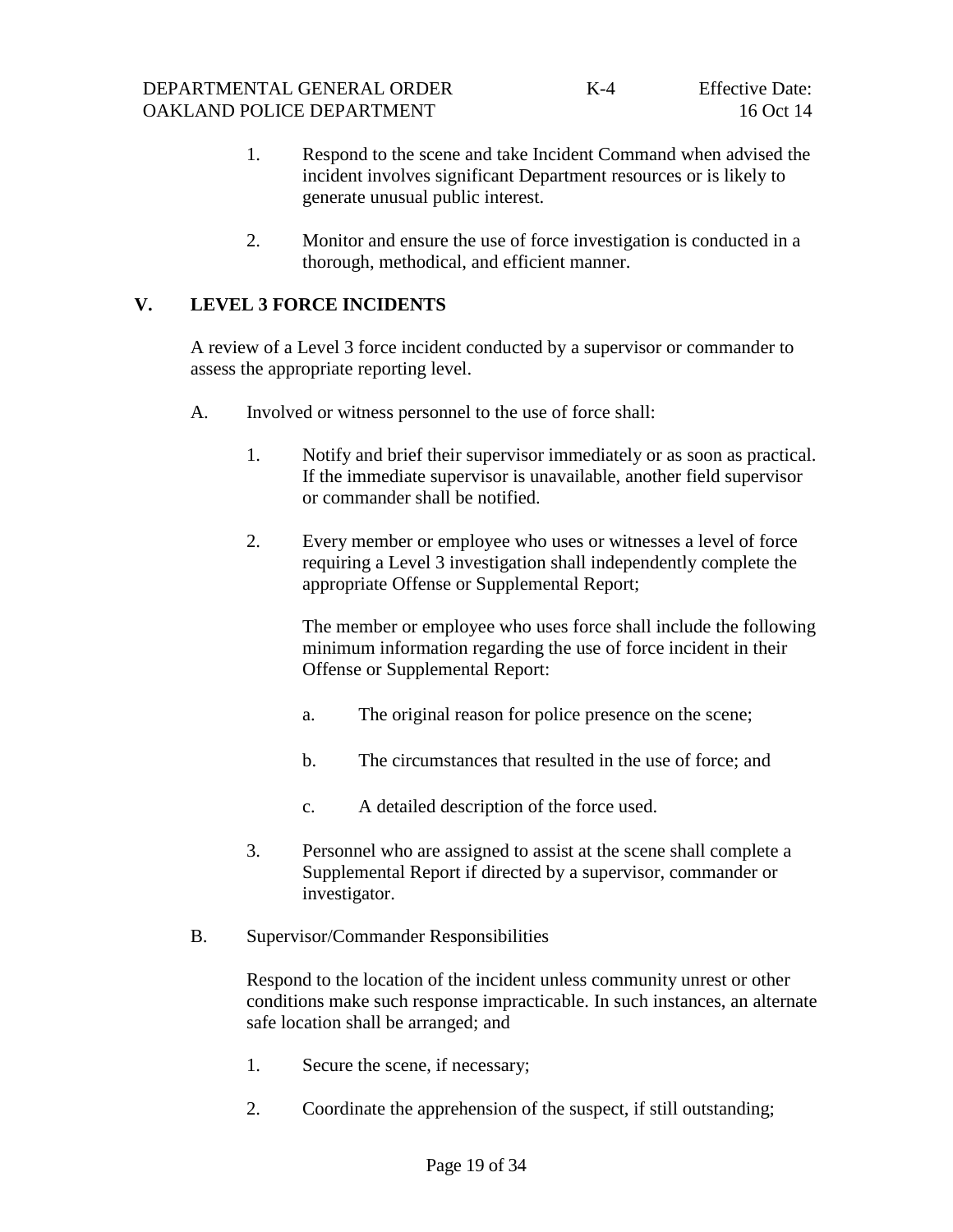- 3. Discuss the general circumstances of the incident with the involved personnel and witnesses to assess the appropriate reporting level, the need for resources, and to assess whether injuries, if present, are consistent with the force applied;
- 4. Conduct a personal interview with the subject(s) upon whom the use of force was used to include a written or recorded statement, when possible.
- 5. The responding on-scene supervisor or commander may authorize a Level 3 use of force incidents to be reported as a Level 4 when there is no injury to the subject requiring emergency medical treatment (beyond first-aid) or hospital admittance, allegation of misconduct, **and** no indication the use of force was out of policy. Affirmative approval shall be made by signing the approval box on the Use of Force Report - Part 3a. The following Level 3 use of force incidents may be considered:
	- a. An ECW is fired at an unrestrained subject, but misses;
	- b. Oleoresin Capsicum (OC/Pepper Spray) or other chemical agent applied to a person;
	- c. Any impact weapon, including specialty impact munitions, or any other instrument is used in an attempt to strike another person but **no contact is made**;
	- d. A baton used for a non-striking purpose (e.g., prying limbs, moving or controlling a person); or
	- e. A Weaponless Defense Technique other than control holds, excluding strikes to the head, to include:
		- 1) Hand/palm/elbow strikes;
		- 2) Kicks;
		- 3) Leg sweeps; and
		- 4) Takedowns.

In the event the Watch Commander is involved in a Level 3 use of force incident enumerated above in Part V, B, 5, a-e, he/she shall contact his/her immediate superior officer to determine the appropriate level of reporting. If a Level 3 investigation is determined, the superior officer has the discretion to respond to the scene to conduct the investigation or assign another investigator.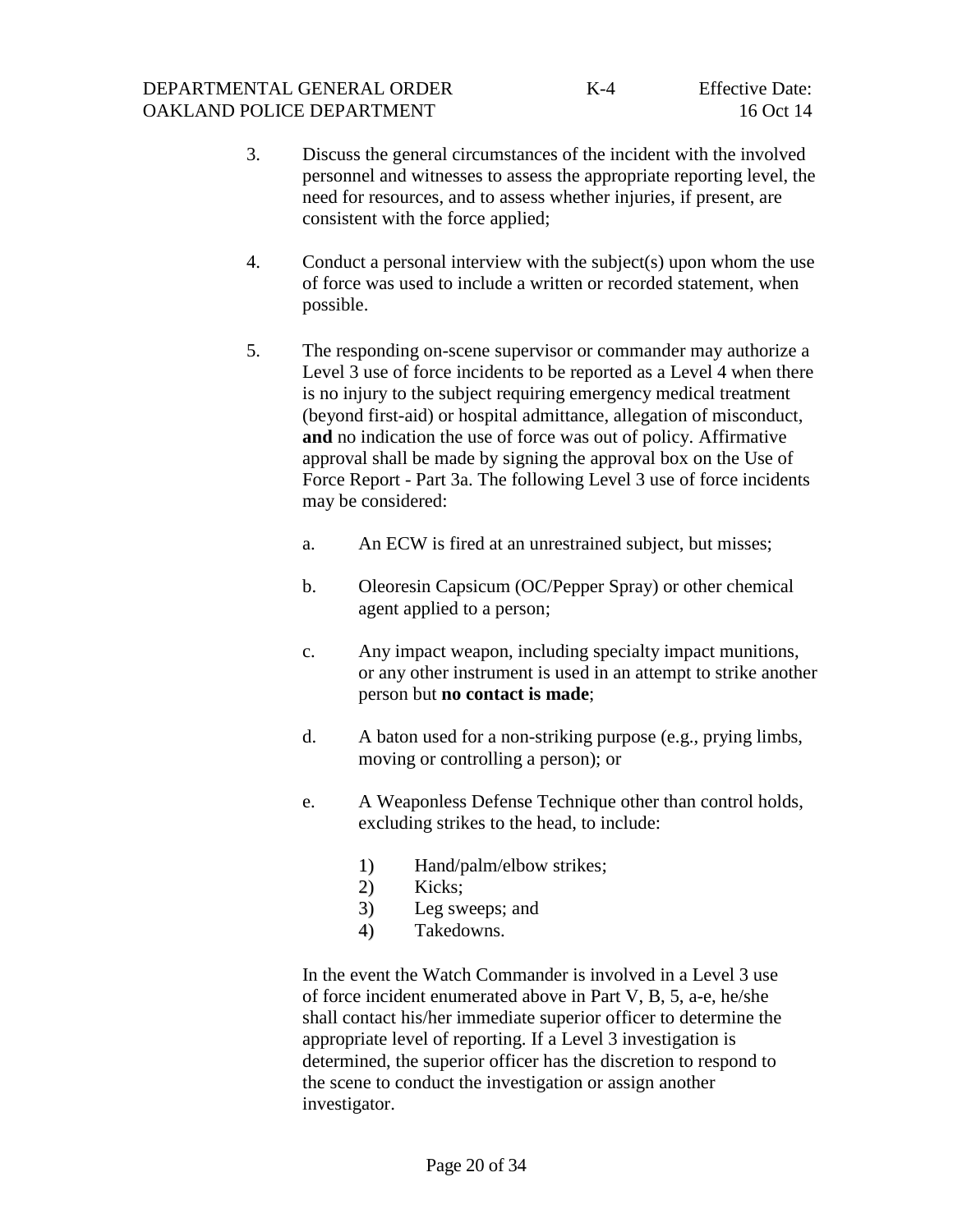- 6. Level 3 reporting shall include documentation of the following:
	- a. The absence of injuries to the subject;
	- b. A description of the injury not requiring emergency medical treatment or hospital admittance; or
	- c. Any injury to OPD personnel and any medical care or treatment provided.
- 7. Assess any complaint of injury and consider it as a factor toward elevating the Level 3 force to a Level 2 force investigation.
- 8. Ensure photographs are taken of the subject and involved member/employee to record the presence or absence of injuries, the location of the incident, and other relevant evidence. Document the reason why photographs were not taken.
- 9. Ensure digital photographs or films are submitted and processed utilizing one of the following procedures:
	- a. Digital Copy digital files to a compact disk, handle and submit as evidence, and list as evidence in the Use of Force Report; or
	- b. Film Submit film for processing utilizing a Photo Evidence Card (536-317). Complete the appropriate boxes on the card. Additionally, ensure the following information is on the card:
		- 1) **Comments** box Indicate "Use of Force" & RD No. & "Put on CD";
		- 2) **Send To** box "To IAD Administrative Supervisor."
- 10. Interview available witnesses at the scene.

**NOTE**: Written/recorded statements are not required for a Level 3 force incident.

11. Contact Communications Division and advise the Communications Supervisor, or in his/her absence, the on-duty Police Communications Supervisor, to enter the use of force into the Daily IAD Incident Log.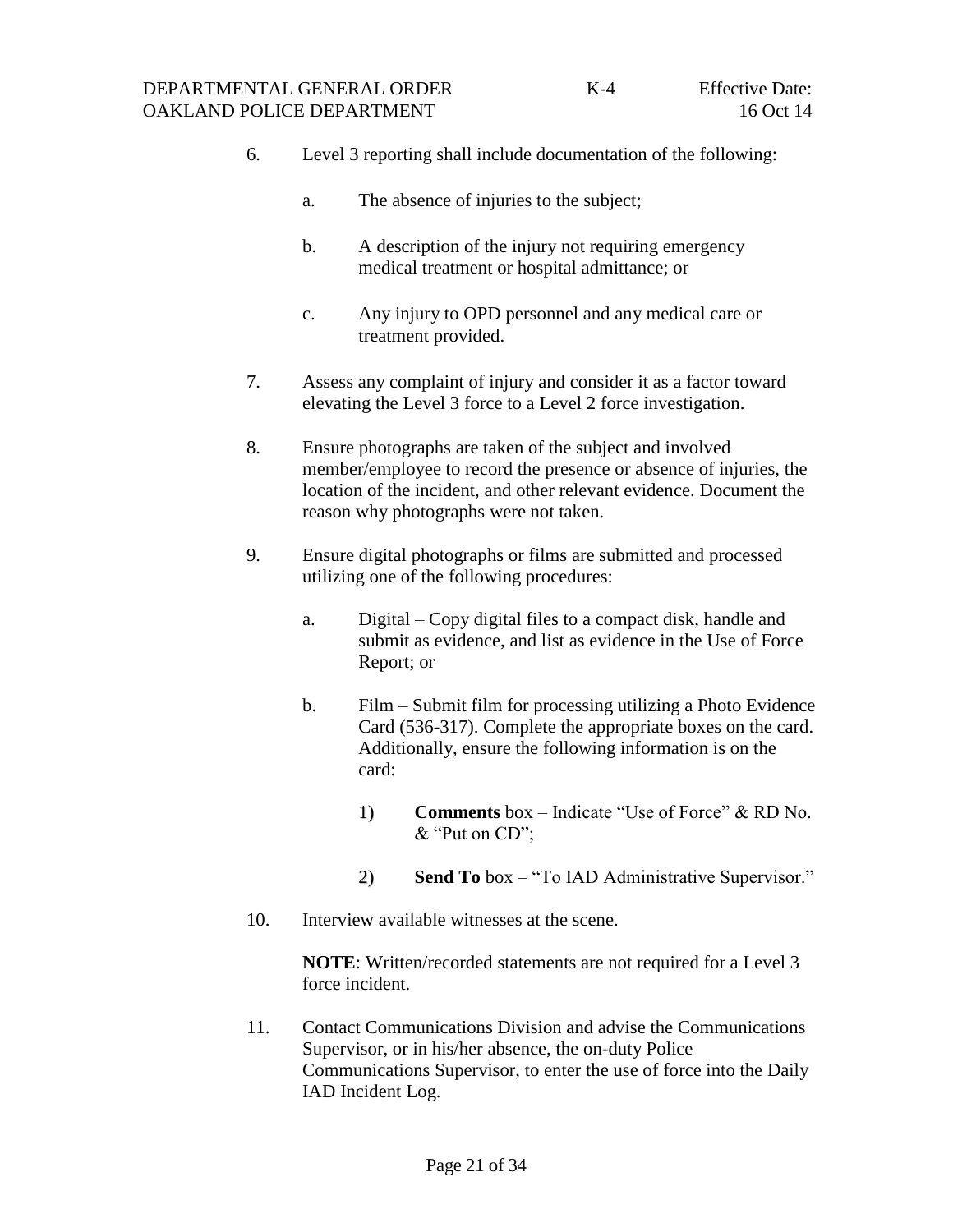- 12. Ensure personnel complete a Supplemental Report who were witnesses to a Level 3 force incident or were assigned to assist at the scene.
- 13. When a supervisor, commander or investigator directs personnel not to complete a required report, the reason shall be documented in the Use of Force Report.
- 14. Conduct a thorough review of all documents to be included in the Use of Force Report packet to ensure completeness, accuracy, and quality.
- 15. Ensure the appropriate Offense or Supplemental Report contains the following minimum information regarding the use of force incident:
	- a. The original reason for police presence on the scene;
	- b. The circumstances that resulted in the use of force;
	- c. A detailed description of the force used; and
	- d. Document the number of bursts, duration of each burst, the approximate distance from the subject, and the location of spray contact, when OC is used.
- 16. Incomplete or inadequate reports shall be returned for additional details or clarification.
- 17. Prepare a Use of Force Report (TF-967) in accordance with the provisions of RWM Insert U-1, USE OF FORCE REPORT, unless otherwise directed by a commander or investigator.
- 18. Ensure the Use of Force Report packet contains:
	- a. The **original** Use of Force Report to include a Chronological Activity Log and Use of Force Checklist;
	- b. A **copy** of the appropriate report (e.g., Offense Report or field contact card); and
	- c. **Copies** of ancillary documents, if necessary (e.g., statements (if any), Supplemental Reports, Technician Reports, Detail, CAD purge, available medical information obtained, and photographs, if available).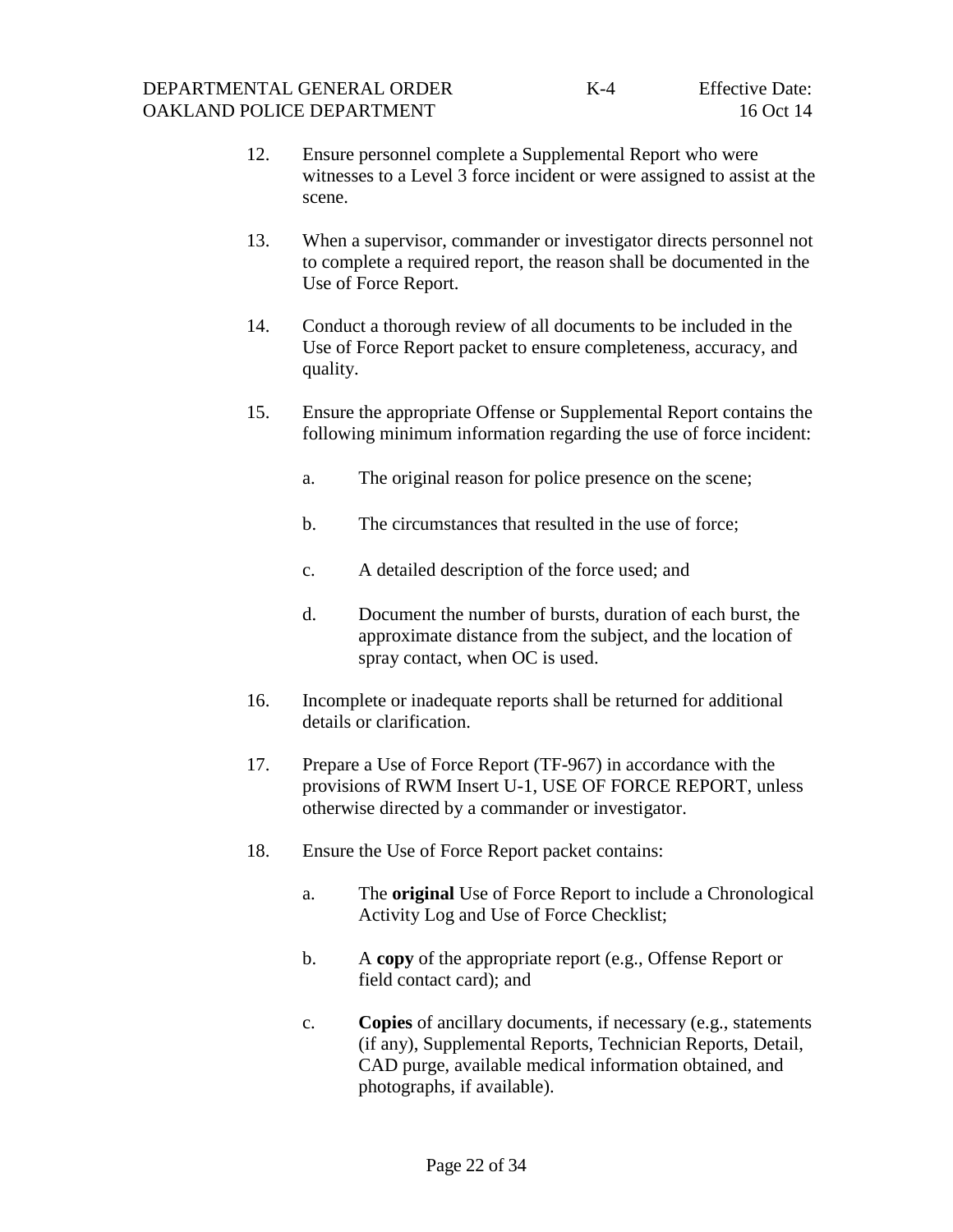#### 19. Email only the face sheet of the Use of Force Report to the following, **prior to the end of tour of duty**:

- a. opdiad@oaklandnet.com;
- b. bfoadmin@oaklandnet.com;
- c. Involved member or employee's Division Commander; and
- d. Involved member or employee's Bureau Deputy Chief/Assistant Chief (CID).
- 20. Ensure the **original** Offense Report **and** ancillary documents are deposited in the Report Writing Receptacle in an In-Custody or Case Envelope.
- 21. If notified of an allegation of unreasonable force, the supervisor shall conduct a preliminary investigation.
	- a. If there is corroborating evidence that unreasonable use of force occurred, the supervisor shall conduct a **Level 2** force investigation and initiate an internal investigation.
	- b. If there is no corroborating evidence that unreasonable use of force occurred, the supervisor shall document the results of the preliminary complaint investigation in the narrative of the Use of Force Report.
- 22. Retain an electronic **copy** of the Use of Force Report until documented in the member/employee's annual performance appraisal.
- <span id="page-26-0"></span>23. Complete and forward the Use of Force Report packet, **within seven**  (7) calendar days, through the appropriate chain-of-review<sup>4</sup>. The due date may be extended with the approval of the reviewing Division Commander and shall be documented in the Chronological Activity Log.

## **VI. LEVEL 4 FORCE INCIDENTS**

A self-reported use of force.

l

<sup>&</sup>lt;sup>4</sup> For the purpose of this order, the appropriate chain-of-review refers to the chain-of-command under which the involved member was working during that tour of duty when the force incident occurred.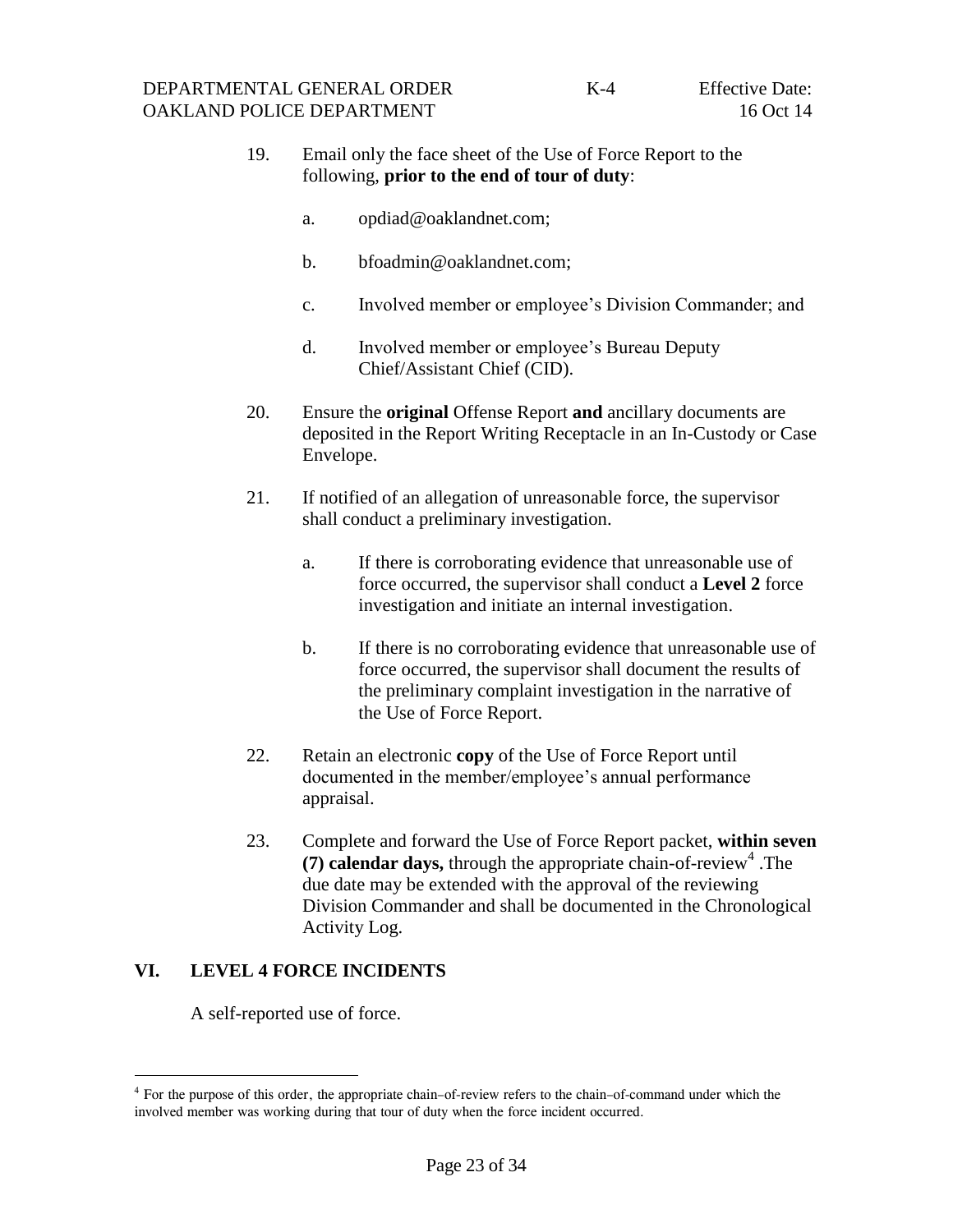- <span id="page-27-0"></span>A. Involved Personnel Responsibilities
	- 1. Notify and brief their supervisor immediately or as soon as practical after the Level 4 use of force. If the immediate supervisor is unavailable, another field supervisor or commander shall be notified. This notification shall take place before the member clears the call in which the UOF incident took place. If circumstances exist that prevent this notification, before the call is cleared, it shall be documented in the UOF report.
	- 2. Complete a Use of Force Report (TF-967) in accordance with the provisions of RWM Insert U-1, USE OF FORCE REPORT or when authorized by a supervisor or commander.

A narrative shall be included in the Use of Force Report if no other required Offense or Supplemental Report is completed.

- 3. The member or employee who uses force shall include the following minimum information regarding the use of force incident in their Offense, Supplemental, or Use of Force Report:
	- a. The initial reason for the police encounter;
	- b. The circumstances that resulted in the use of force;
	- c. Articulation of the reasonableness of the force: and
	- d. A detailed description of the force used.
- 4. Low Ready/Retention Position

The low ready/retention position is where the firearm is pointed at a 45-degree angle or less and **not at a person**. The purpose of the low ready/retention position is to:

- a. Scan areas for threats without the weapon obscuring the officer's view;
- b. Make a proper assessment of persons by being able to see the hands and areas where weapons can be concealed; and
- c. Move around persons so the muzzle does not sweep them.

Although the use of the low ready/retention position is not a reportable use of force, members should document their use of the position in the appropriate report.

5. In the event a firearm loaded with less-lethal munitions is pointed at multiple people, members shall document in their report: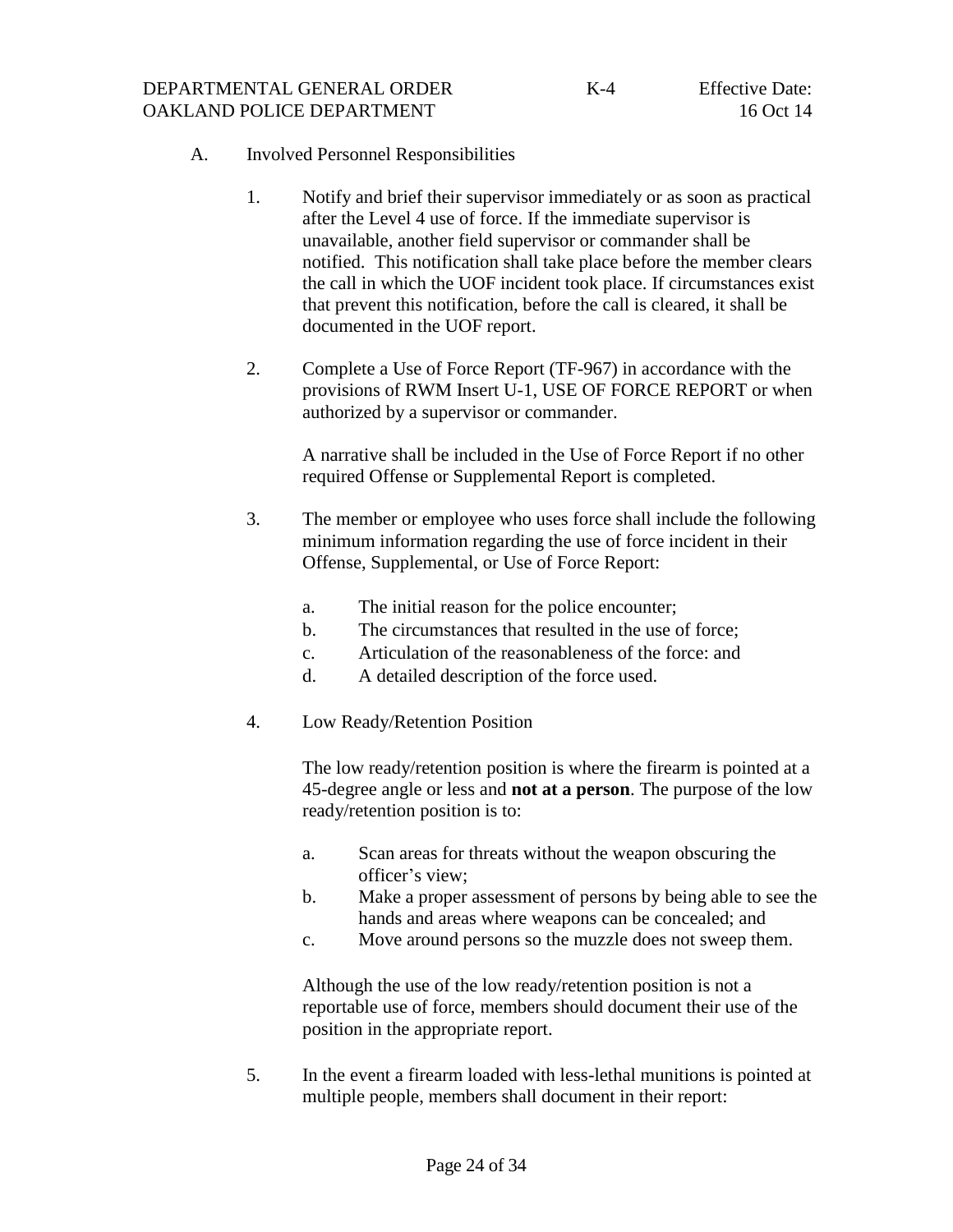- a. Approximately how many people the officer intentionally pointed the firearm with less-lethal munitions at;
- b. The justification for pointing the firearm with less-lethal munitions; and
- <span id="page-28-0"></span>c. The approximate time and location of the incident(s)
- 6. Place the **original** Use of Force Report and, if applicable, the appropriate Offense Report and ancillary documents in an In-Custody/Case Envelope and deliver to his/her immediate supervisor or, if unavailable, to an on-duty supervisor for review **prior to the end of tour of duty**.
- B. Supervisor/Commander Responsibilities
	- 1. When contacted by involved personnel, supervisors shall review the general circumstances of the incident with the involved personnel as necessary, and ensure the facts are consistent with the reporting level. Supervisors are not required to respond to the incident.
	- 2. Prior to reducing a Level 3 use of force incident to a Level 4, the approving supervisor shall ensure there is no injury to the subject requiring emergency medical treatment (beyond first-aid) or hospital admittance, allegation of misconduct, **and** there is no indication the use of force was out of policy. Affirmative approval shall be made by the supervisor by signing the appropriate box on the Use of Force Report - Part 3a.
	- 3. If notified of an allegation of unreasonable force, the supervisor shall conduct a preliminary investigation.
		- a. If there is corroborating evidence that unreasonable use of force occurred, the supervisor shall conduct a **Level 2** force investigation and initiate an internal investigation.
		- b. If there is no corroborating evidence that unreasonable use of force occurred, the supervisor shall document the results of the preliminary complaint investigation in a Risk Management Memorandum if no Use of Force Report is completed.
	- 4. **Level 4** incidents do not require witness identification.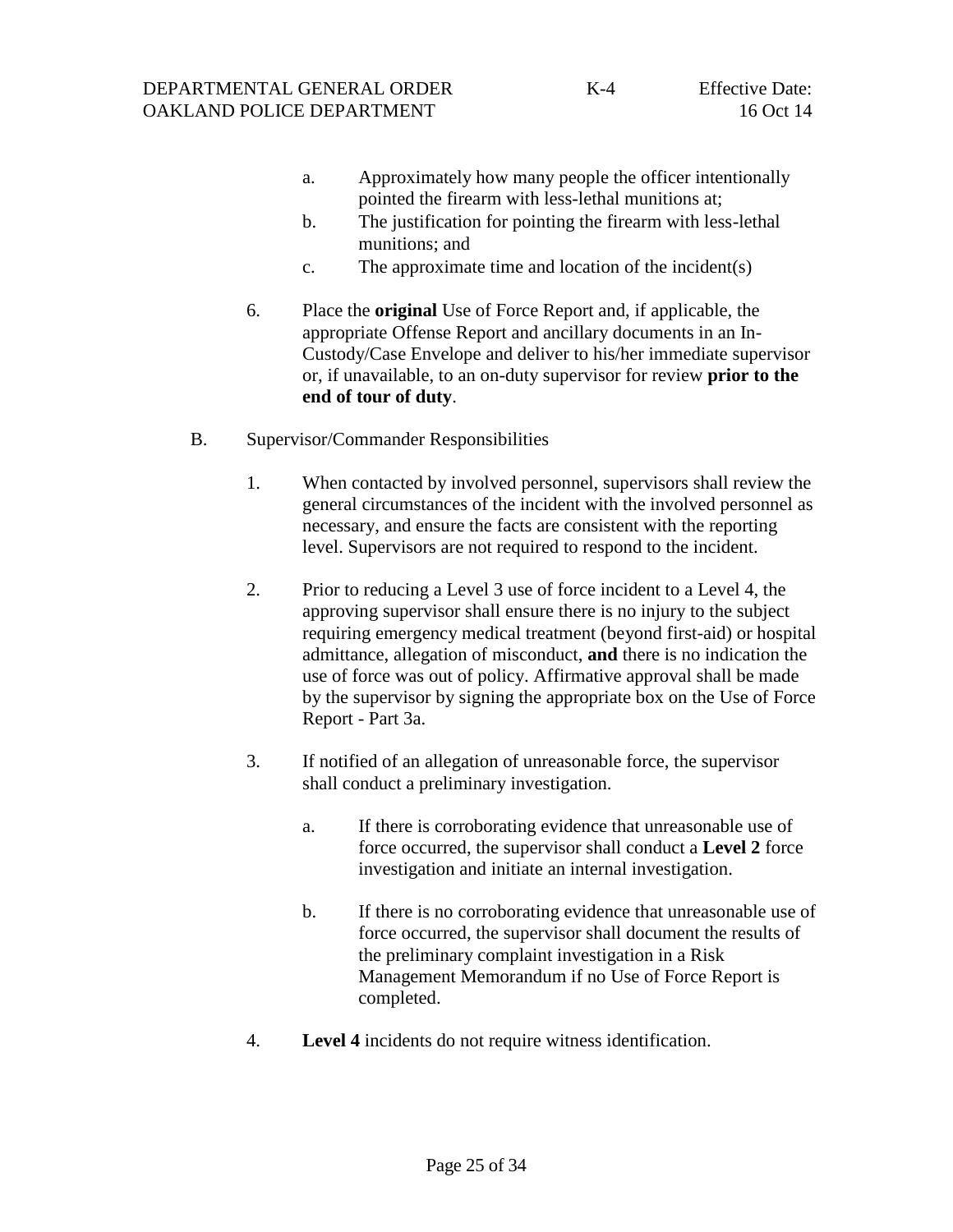5. Supervisors shall monitor officers' performance through direct observation, UOF investigations, report review or other methods to ensure the drawing at low-ready or the pointing of firearms at or in the direction of a person is safe, tactically sound and reasonable.

<span id="page-29-1"></span><span id="page-29-0"></span>If safety or tactical deficiencies are identified, or the level of force by the officer(s) is inappropriate or disproportionate (e.g. too many officers pointing a firearm at a single person), AND the deficiency or the level of force does not denote Class-1 misconduct or a pattern of similar conduct by the involved officer(s), supervisors shall address the matter by counseling the officer and documenting such counseling in the officers' SNF file.

## **VII. LEVEL 1 FORCE INCIDENTS INVOLVING AN OUTSIDE AGENCY**

- A. A Level 1 force incident occurring outside the City of Oakland
	- 1. Upon notification, the Watch Commander shall:
		- a. Send an on-duty supervisor to the jurisdiction in which the incident occurred unless the distance makes it impractical. The supervisor shall remain with the member(s) during the investigation by the outside agency;
		- b. Notify the CID Commander who shall determine if Homicide investigators are to be called-out; and
		- c. Notify the IAD Commander who shall determine if IAD investigators are to be called-out.
	- 2. The law enforcement agency which has jurisdiction, in which the incident occurred, shall have incident command and primary criminal investigation responsibility. The Homicide Section shall only assume primary criminal investigation responsibility upon the request of the outside agency.
	- 3. Homicide Section investigators shall request to attend the interview of OPD personnel, unless the distance involved makes this impractical.
	- 4. IAD investigators shall request to monitor the interview of OPD personnel, unless the distance involved makes this impractical.
- <span id="page-29-2"></span>B. A Level 1 force incident involving outside agency personnel within the City of Oakland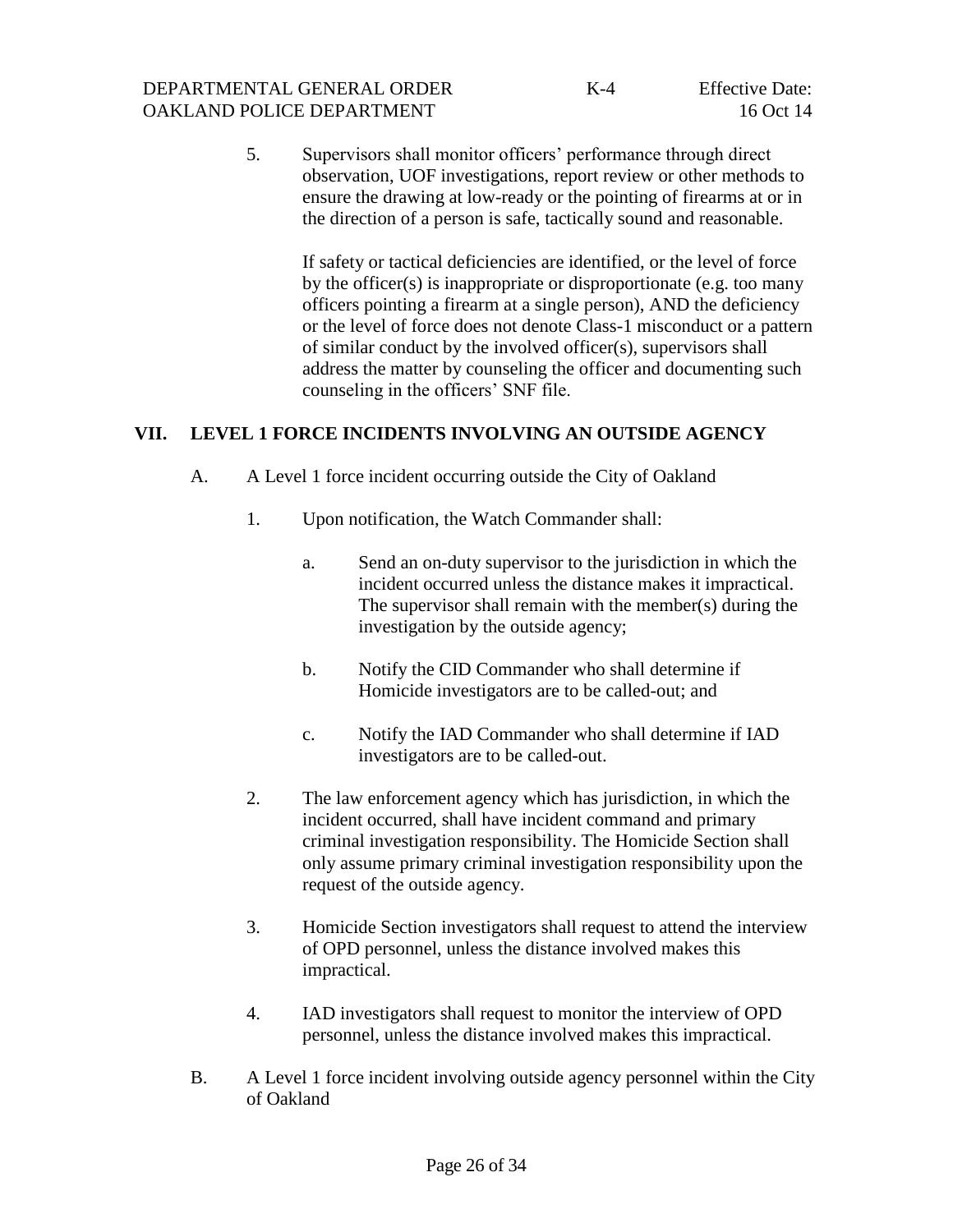- 1. The Homicide Section shall conduct the criminal investigation for the following incidents:
	- a. Any use of force resulting in death;
	- b. Any intentional firearm discharge at a person regardless of injury;
	- c. Any force which creates a substantial risk of causing death;
	- d. Any unintentional firearms discharge if a person is injured as a result of the discharge; or
	- e. Any use of force incident referred by a Watch Commander.
- <span id="page-30-1"></span><span id="page-30-0"></span>2. The outside agency may assist at the discretion of the CID Commander.

#### **VIII. COMMAND REVIEW AND ENDORSEMENT**

- A. All reviewers shall:
	- 1. Review the Use of Force Report packet and evaluate the Use of Force Report and ancillary documents for completeness, accuracy, and quality and ensure reports do not contain "Boilerplate" or "Pat" language without descriptive or explanatory details of the action. Return any reports that are incomplete or inadequate and ensure corrections are made;
	- 2. Order further investigation or additional investigative resources when necessary;
	- 3. Evaluate and document whether the use of force was in compliance with Departmental policy and comment on any training and tactical issues, when appropriate; and
	- 4. Document extension approvals by the reviewing Division Commander on the Use of Force Chronological Activity Log. The Division Commander shall ensure the IAD and BFO Administrative Unit are notified of any approved extensions.
	- 5. Complete, endorse, and sign a Use of Force Report Signature Page (TF-967c) and forward the Use of Force Report packet within four (4) calendar days.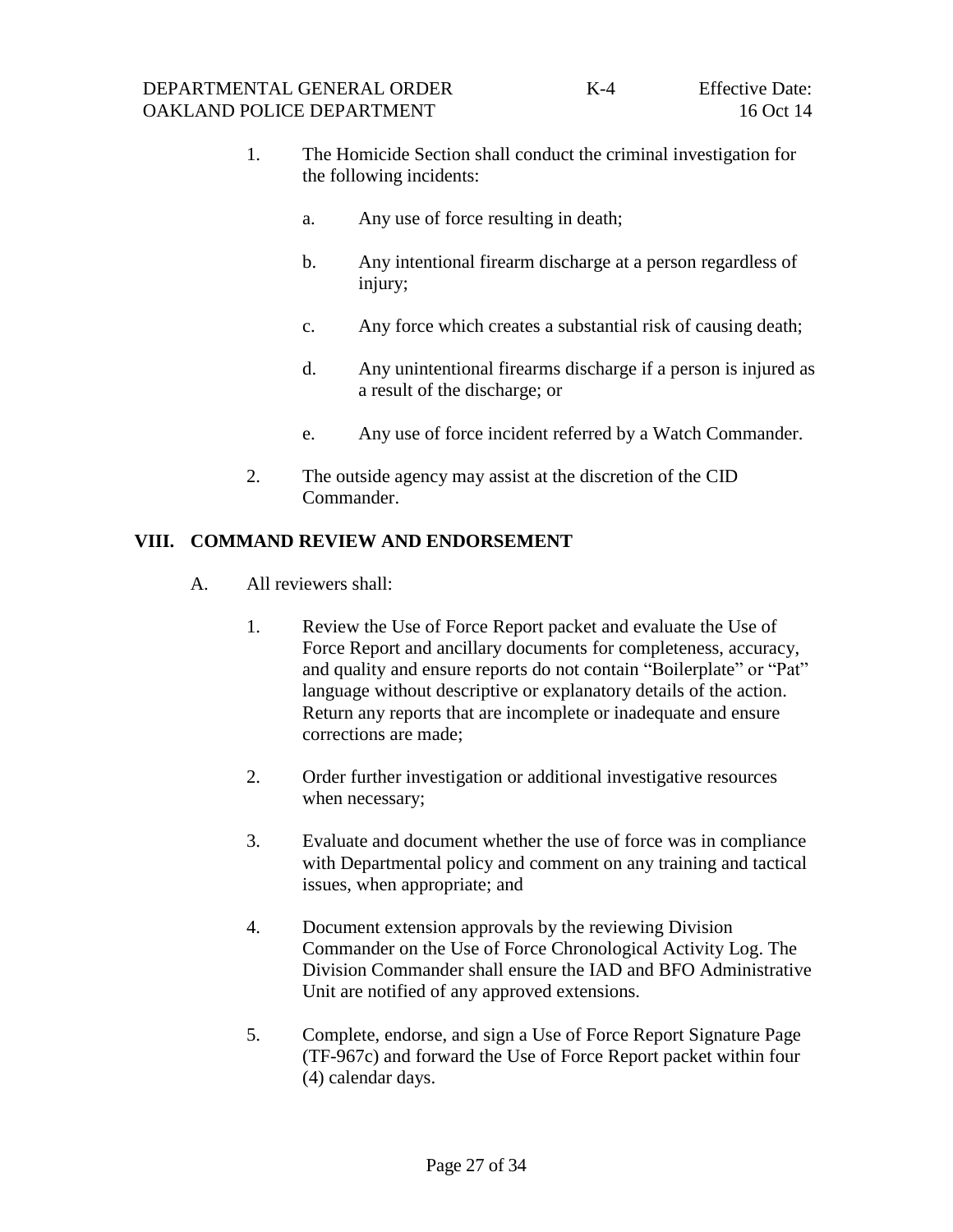- <span id="page-31-0"></span>B. Level 1 Force Review Responsibilities
	- 1. The Homicide Section Commander shall:
		- a. Ensure a follow-up investigation is conducted and the assigned Homicide investigator prepares a Follow-up Investigation Report (336-201) in accordance with the provisions of Homicide Section Policy and Procedure 01, LEVEL 1/IN-CUSTODY DEATH INVESTIGATIONS.
		- b. Review and forward the approved Follow-up Investigation Report to the IAD **within 45 calendar days of the incident**, unless extended by the CID Commander in accordance with the provisions of Homicide Section Policy and Procedure.
		- c. Provide an oral report to the Chief of Police within 72 hours of the incident.
	- 2. The IAD Commander shall:
		- a. Ensure IAD investigators have conducted a concurrent use of force investigation and prepared a Use of Force or In-Custody Death Report in accordance with the provisions of RWM Insert U-1 and IAD Policy and Procedure 05-04 **within 60 calendar days of the incident,** unless extended by the Chief of Police.
		- b. Review and forward the approved Use of Force or In-Custody Death Report packet to the BOS Deputy Chief and Chief of Staff, **within 15 calendar days from receipt**, unless extended by the COP in accordance with the provisions of IAD Policy and Procedure 05-04.
		- c. Provide an oral report to the COP within 72 hours of the incident.
	- 3. Force Board Coordinator (FBC)
		- a. Enter data from the Use of Force/In-Custody Death Report face sheet into a log upon receipt;
		- b. Track the Use of Force/In-Custody Death Report due date to ensure the timeliness of the investigation, and ensure the EFRB Chairperson has received the Use of Force Report packet and information necessary to conduct the EFRB.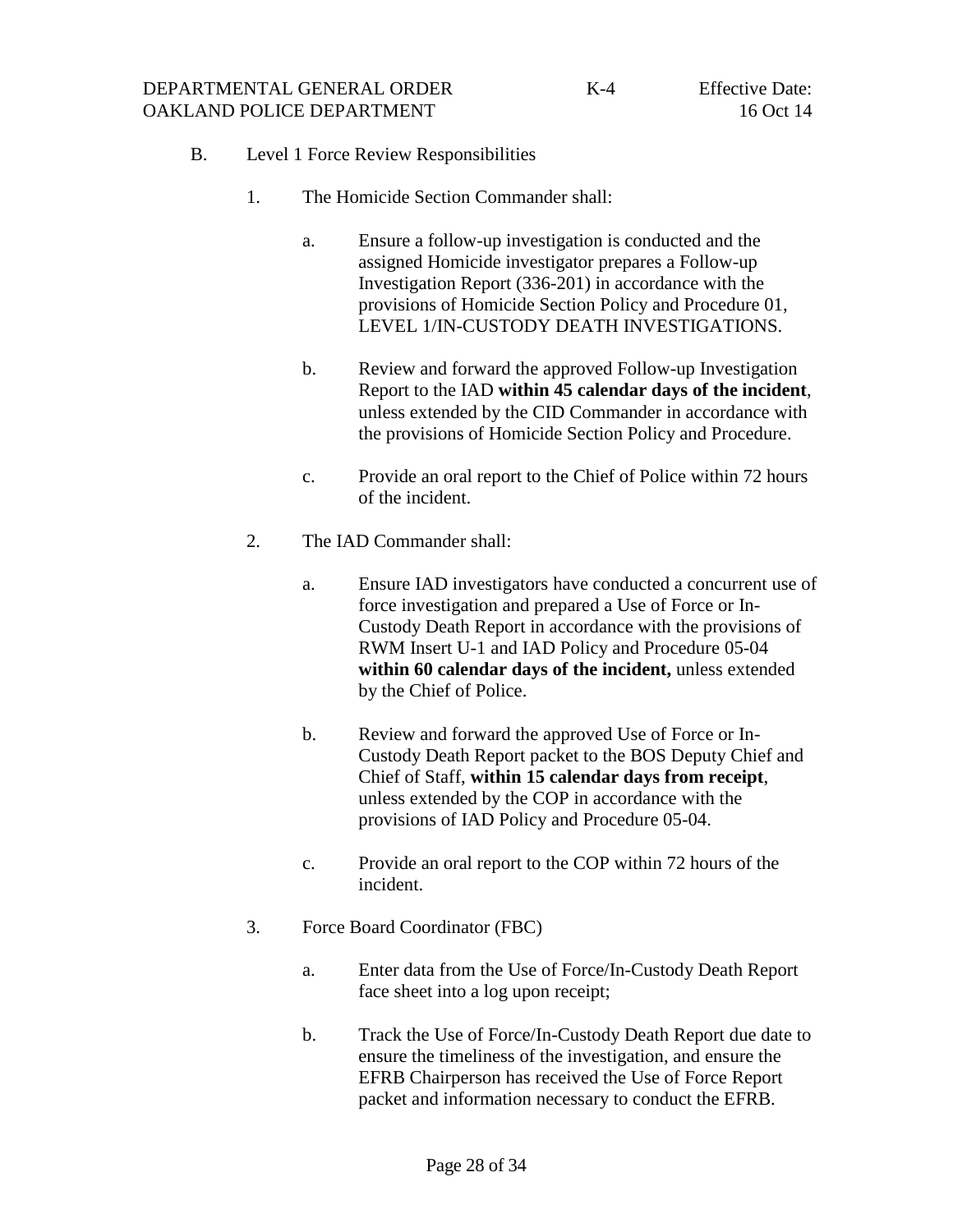<span id="page-32-0"></span>Contact the IAD Commander and ascertain the delay if not received **within 76 calendar days of the incident** and notify the COP of the delay.

- C. Level 2 and 3 Force Review Responsibilities
	- 1. Reviewing Commanders shall:
		- a. Review and forward all approved Use of Force Report packets through the Division Commander to BFO Administration Unit.

**NOTE**: BFO Administration Unit shall receive and track **ALL** Use of Force Report packets, regardless of originating unit.

b. If a training issue arises from a Level 3 incident, the Division Commander shall ensure training is conducted and a Training Memorandum is completed and forwarded to the Training Division for input into the Training Management System (TMS).

#### **AND/OR**

- c. Training is requested from the Training Division, through a Training Memorandum, when it cannot be accomplished at the division level. Training Division personnel shall input completed training in the TMS.
- d. If a Department-related service recommendation (e.g., policy revision, equipment evaluation, new Department publication) arises from a Level 3 incident, the Division Commander shall prepare and forward a recommendation memorandum through the chain-of-command to the Chief of Police.
- 2. BFO Administrative Unit shall:
	- a. Notify the appropriate commander if the Use of Force Report packet has not been received **within 16 calendar days of the incident**.
	- b. Review the Use of Force Report;
	- c. If the Use of Force Report is returned for additional followup or clarification, the due date may be extended, as needed, by the BFO Administrative Supervisor and documented in the Chronological Activity Log.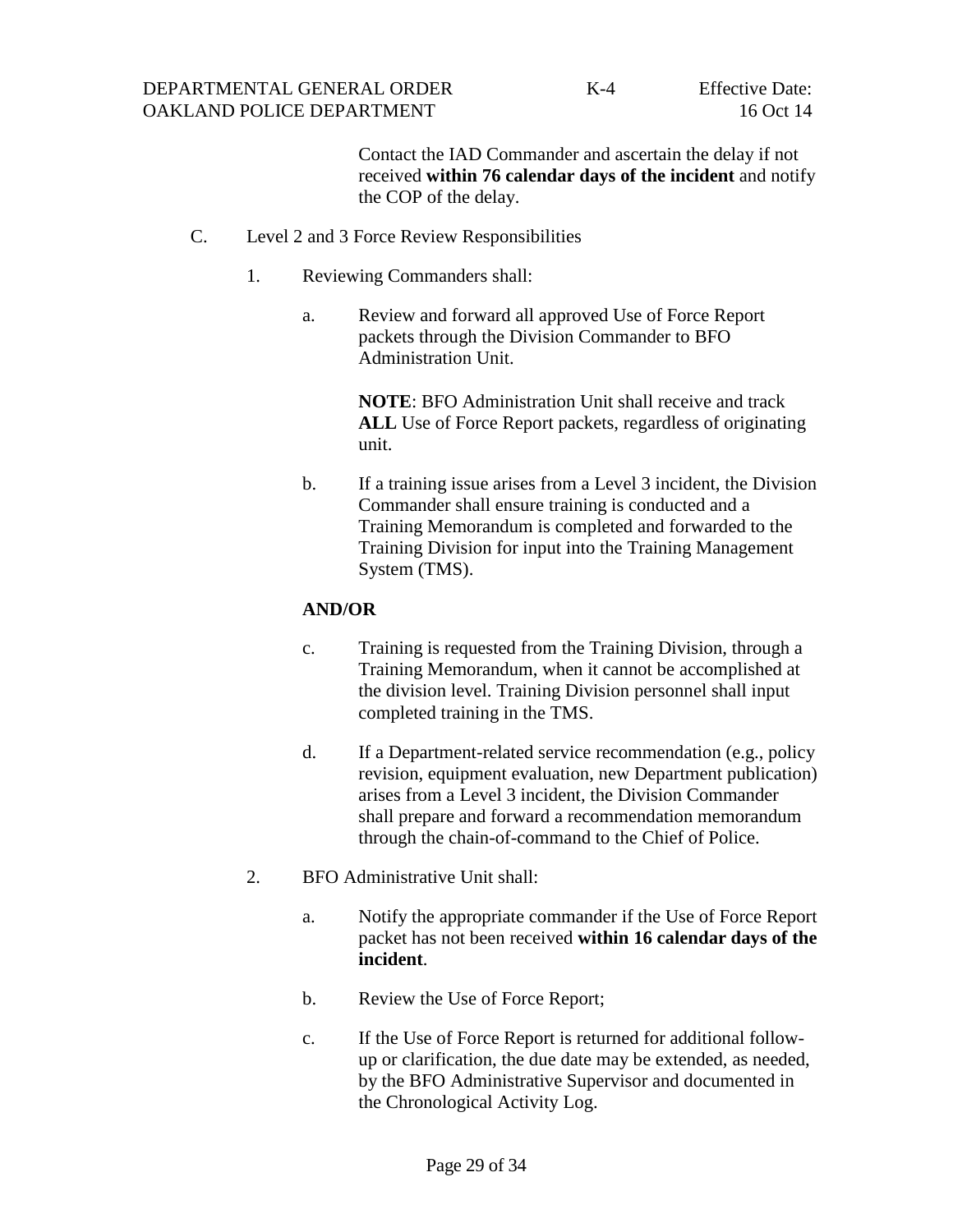- <span id="page-33-0"></span>d. Forward completed Use of Force Report packet to the FBC, **within four (4) calendar days of receipt of a completed packet**.
- D. Level 4 Force Review Responsibilities
	- 1. Reviewing supervisor:
		- a. Conduct a thorough review of all documents to ensure completeness, accuracy, and quality. This includes ensuring the time of notification of the use of force on the force reporting form.
		- b. Ensure the appropriate Offense, Supplemental, or Use of Force Report contains the following minimum information regarding the use of force incident:
			- 1) The original reason for police presence on the scene;
			- 2) The circumstances that resulted in the use of force; and
			- 3) A detailed description of the force used.
		- c. Incomplete or inadequate reports shall be returned for additional details or clarification.
		- d. Ensure the Use of Force Report has an Incident number. Advise the Communications Division Shift Supervisor to enter the use of force into the Daily IAD Incident Log.
		- e. Ensure the **original** Offense Report **and** ancillary documents are deposited in the Report Writing Receptacle in an In-Custody or Case Envelope.
		- f. Upon approval, sign the appropriate Level 4 Reviewer box on the Use of Force Report; and
		- g. Ensure the Use of Force Report packet contains:
			- 1) The **original** Use of Force Report (No Chronological Activity Log or Use of Force Checklist is required);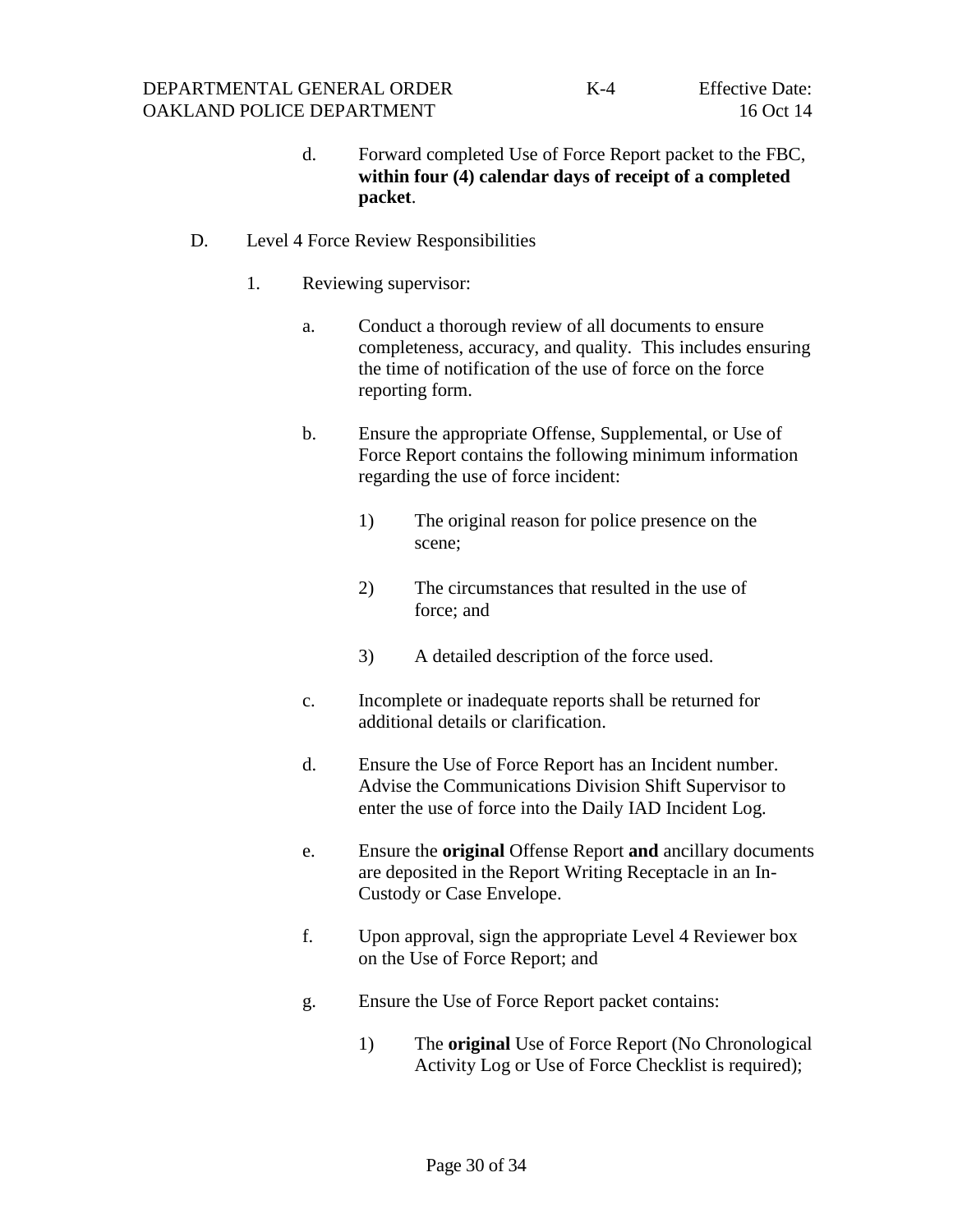- 2) A **copy** of the appropriate report (e.g., Offense/Supplemental Report or field contact card); and
- 3) **Copies** of statements (if any).
- h. Forward the **original** Use of Force Report packet to the firstlevel commander for review by the end of the next scheduled shift not to exceed five (5) calendar days from the date of the incident.
- 2. The first-level commander shall:
	- a. Review the **original** Use of Force Report packet. If the Use of Force Report is returned for additional follow-up or clarification, the due date may be extended, as needed, and documented in the Chronological Activity Log.
	- b. Upon approval, sign the appropriate Level 4 Reviewer box on the Use of Force Report; and
	- c. Forward approved Use of Force packet to the BFO Administrative Unit **within four (4) calendar days of approval**.

In the event the Watch Commander prepares a Level 4 Use of Force Report, he/she shall forward the report to the BFO Administrative Unit.

E. FBC

Upon receipt of a Level 2-4 Use of Force Report, the FBC shall assign a Use of Force Tracking Number to and enter the Use of Force Report information into the appropriate database, and scan the file into electronic format. The FBC shall retain a hardcopy and an electronic file of the Use of Force Report packet.

Additionally, FBC shall forward the entire electronic file of Level 2 Use of Force Report packets, via email or appropriate media, to the Training Section Commander within **four (4) calendar days of receipt**.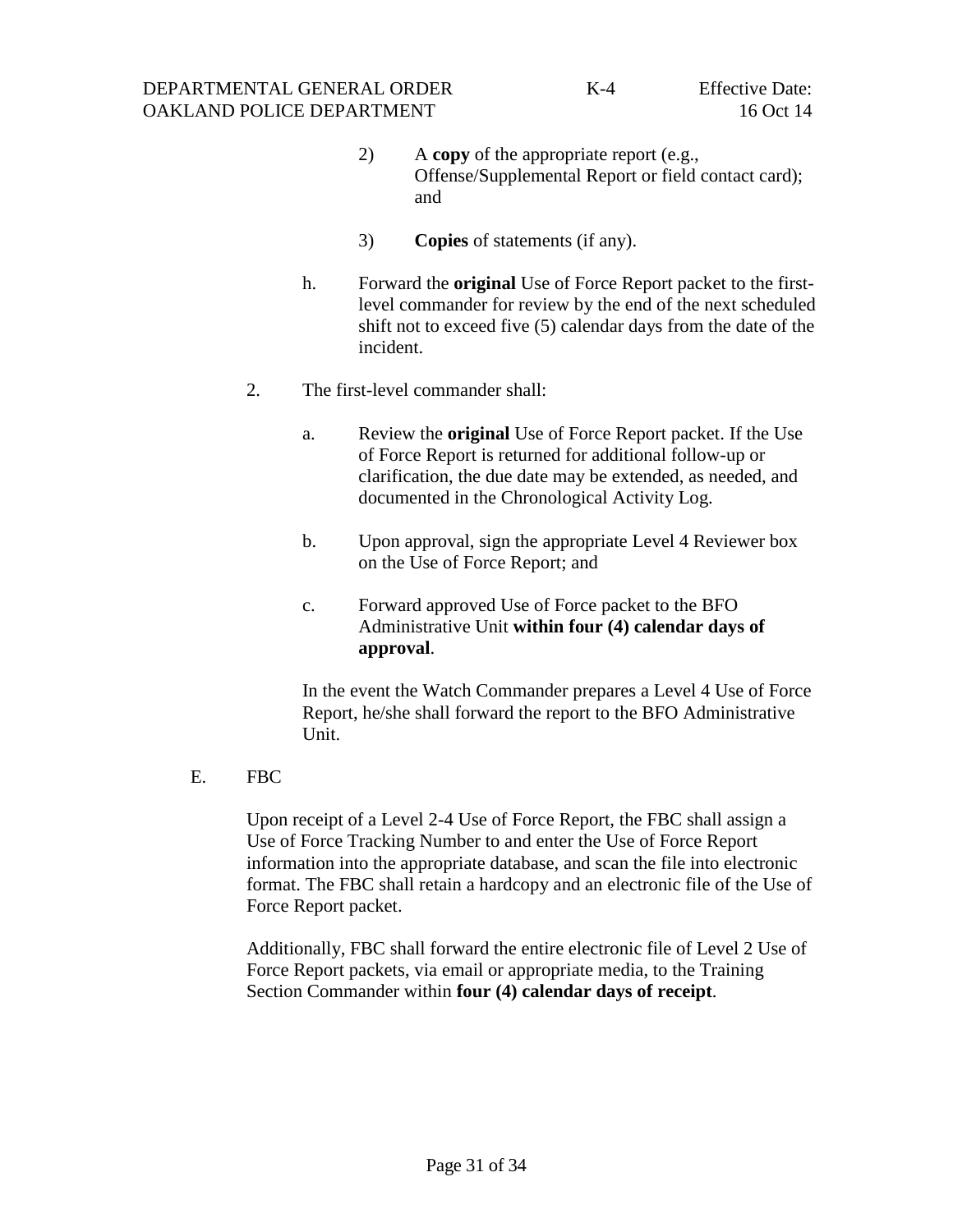## **IX. RISK MANAGEMENT**

<span id="page-35-0"></span>The purpose of documenting risk management issues is to ensure a proper preliminary investigation is conducted and notification of the incident is made to the IAD (for units outside of the IAD) when any of the incidents enumerated in Part I, B, 2-4 occur.

The supervisor shall:

- A. Respond to the scene;
- B. Ensure the involved member documents the circumstances of the incident in the appropriate report;
- C. Obtain an Incident Number from the Communications Division;
- D. Conduct a preliminary investigation;
	- 1. If the preliminary investigation reveals corroborating evidence that a use of force occurred, the supervisor or commander shall conduct a Level 2 force investigation<sup>5</sup>, initiate an internal investigation in accordance with the provisions of DGO M-3, and notify the Watch Commander;
	- 2. The Watch Commander shall contact the IAD to determine if a callout is warranted;
	- 3. If the preliminary investigation reveals no corroborating evidence that an alleged use of force occurred, the supervisor or commander shall document the results of the preliminary complaint investigation in the narrative of the Use of Force Narrative Report (Level 2-4) or a Risk Management Memorandum if no Use of Force Report is completed.
- E. Risk management documentation shall include:
	- 1. A summary of the incident;
	- 2. Written or recorded statement(s) from the complainant, injured person, and witnesses, if practical;
	- 3. Indicate complainant was:

l

<sup>&</sup>lt;sup>5</sup> The IAD shall include risk management documentation in a Level 1/In-Custody Death Report.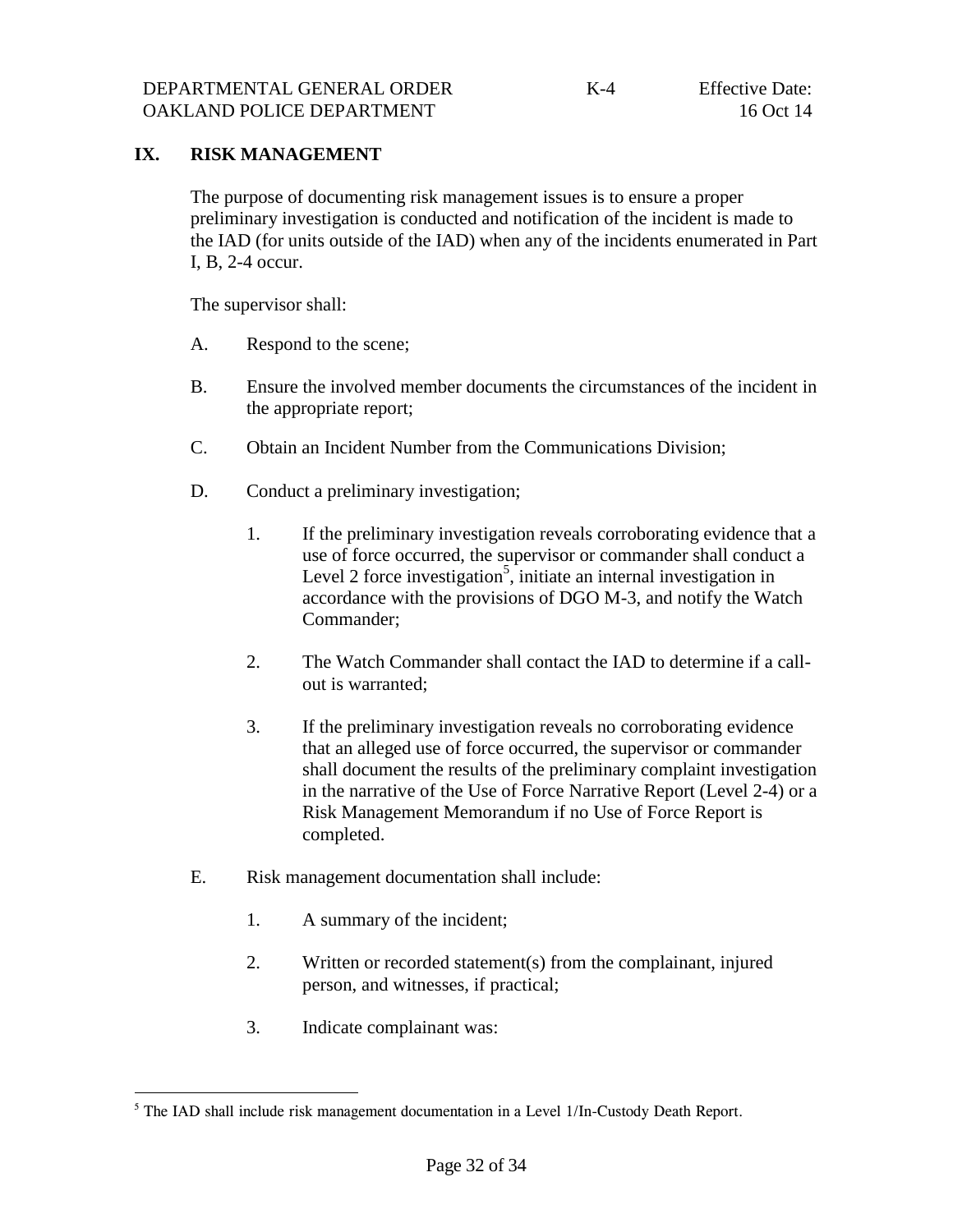- a. Advised of their right to file a complaint with CPRB;
- b. Provided with a Complaint Packet (TF-3208); and
- c. Provided with the Incident Number.

This does not apply if the injury occurred unintentionally as a result of an officer's actions or due to the suspect's own actions and the suspect makes no allegation of a use of force or does not indicate they want to file a complaint.

- 4. Photographs;
- 5. Documentation of evidence collected or reason why evidence was not collected.
- 6. Offense or Supplemental Report(s) from involved personnel; and
- 7. Other pertinent documents (if available).
- F. Contact the Communications Division Shift Supervisor, at the conclusion of the preliminary investigation, and provide the following information:
	- 1. Complainant's name (for verification);
	- 2. Time contact made with complainant;
	- 3. Name of Watch Commander/Unit Commander notified; and
	- 4. Disposition of complaint.
- G. If a Level 2-4 Use of Force Report is being prepared, check the "Risk Management Advisement" box on the Use of Force face sheet.

For Level 4 force incidents only:

- 1. The officer who used the force shall prepare a Use of Force Report.
- 2. The notified supervisor shall prepare a Use of Force Narrative Report to include the required elements enumerated in Part IX, A-F.
- 3. Include in the Use of Force Report packet.